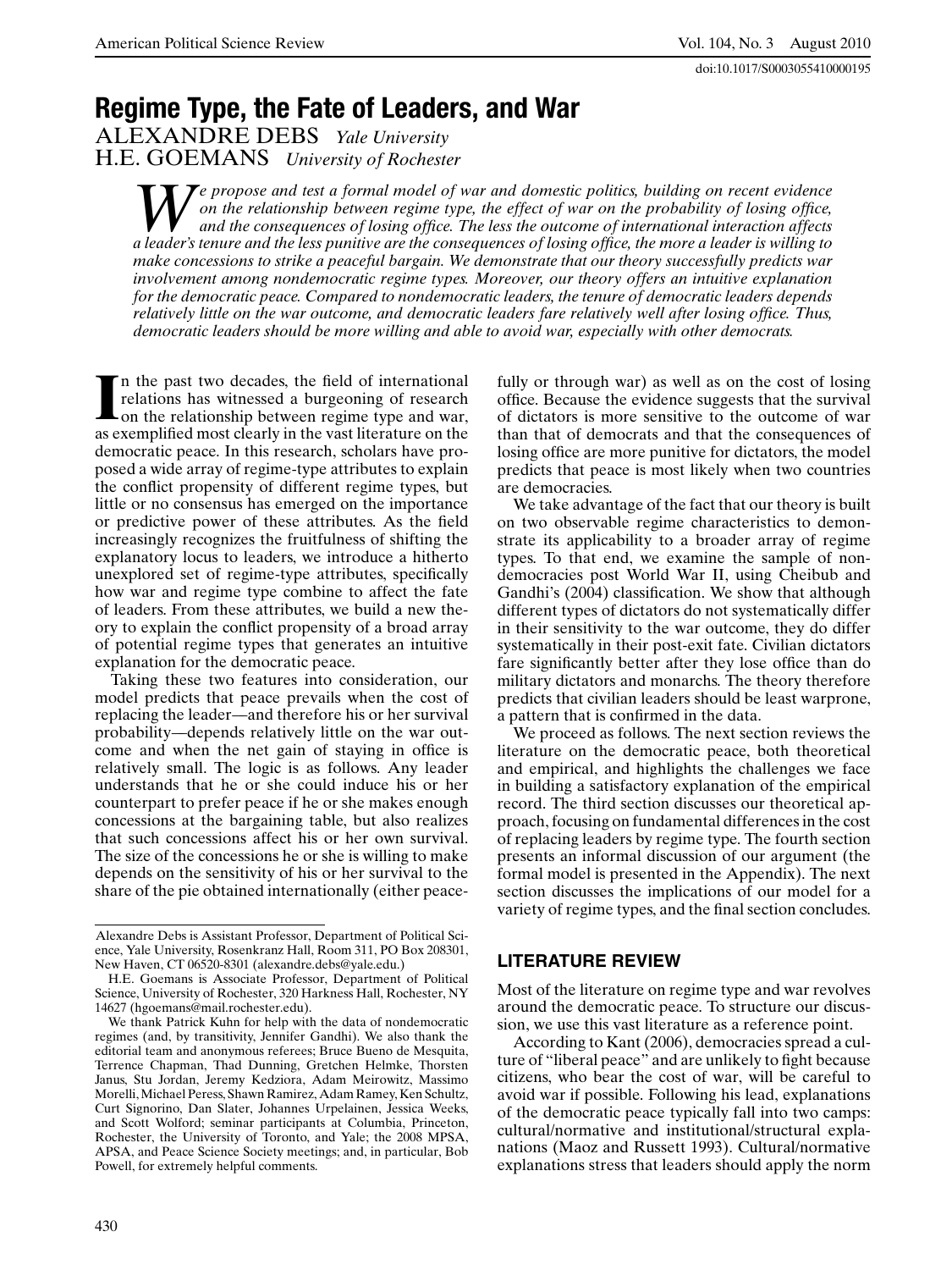of peaceful conflict resolution they employ domestically to other states. Democracies tolerate internal opposition peacefully, and so should attempt to solve conflict with other democracies similarly peacefully (Dixon 1994; Doyle 1983; Russett 1993; Weart 1994). Structural explanations argue that democratic leaders should be constrained in their use of force because they must obtain the consent of legislators and, eventually, the electorate (Russett 1993). Put differently, in a democracy, the interests of the population (who bears the cost of war) are aligned with those of the decision maker (Babst 1964; Kant 2006).

Rational choice theorists have made significant process in formalizing institutional/structural arguments, building on the assumption that democratic leaders are more constrained, less biased, and more sensitive to the war outcome (Baliga, Lucca, and Sjostrom 2007; Bueno de Mesquita and Lalman 1992; Bueno de Mesquita et al. 1999, 2003; Filson and Werner 2004; Jackson and Morelli  $2007$ ).<sup>1</sup> Arguably the most influential piece in this literature is the seminal work of Bueno de Mesquita et al. (1999, 2003). In their setup, regimes differ by the relative size of their winning coalition (i.e., the set of people who must support a ruler so that he or she remains in power) as a fraction of the selectorate (i.e., the set of people with political power). Leaders offer a mix of private and public goods to their supporters and must thwart the threat of a challenger. Members of the current winning coalition run the risk of losing their access to private goods by supporting the challenger. The bigger is the winning coalition, the more likely they are to be included in the challenger's winning coalition. Therefore, rulers with a larger winning coalition enjoy a smaller incumbency advantage in the provision of private goods and must survive through the provision of public goods. Assuming that the war outcome is a public good, such leaders are reluctant to enter into conflict unless they are certain to win. Moreover, they are unlikely to be chosen as targets because they expend a lot of effort in war. Taken together, Bueno de Mesquita et al. (1999, 2003) claim, these factors explain the democratic peace.

Let us explore this argument in more detail. The timing of their game is as follows: (1) leader of nation *A* chooses between war and peace and, if war is selected, picks a war effort  $g_A$ ; (2) leader of nation *B* observes the leader of nation *A*'s action and chooses how hard to fight (picks  $g_B$ ); (3) nature determines the outcome of war; and (4) domestic audiences in each country decide whether to retain their leader or defect to a political rival. Then, Bueno de Mesquita et al. (1999, 2003) claim that members of the winning coalition support the incumbent if and only if

$$
(1 - g_i) \frac{R_i}{W_i} + \mu_i + V_i(z) \ge c_i + \frac{R_i}{S_i}, \hspace{1cm} (1)
$$

where  $R_i$  is the amount of resources in country *i*, redistributed among the winning coalition (of size *Wi*) if the leader stays in power and redistributed randomly among the whole selectorate (of size  $S_i$ ) if the challenger comes to power, *ci* is the expected quality of the challenger,  $\mu_i$  is the performance of the leader on all policy dimensions, and  $V_i(z)$  is the utility from the war outcome *z*. We see that if  $W_i/S_i$  is large, the incumbency advantage in the provision of private goods is small and the survival of the leader depends to a large extent on the war outcome *z*. 2

This approach raises some difficulties. First, it is debatable whether the war outcome is a public good, and it would be preferable to rely on an explanation that does not make such an assumption. Second, by the time members of the selectorate make their decision, the war effort has already been expended and the war outcome realized. Therefore, in their model, there is no reason why the war should affect the decision to support the ruler for a rational (forward-looking) audience, particularly given that the war outcome is a public good, which is by definition nonexcludable.

Nevertheless, it may be worthwhile to keep the focus on the benefit of keeping victors (and ousting defeated losers). One story would be that victory demonstrates competence, defeat signals incompetence, and a domestic audience cares about keeping competent leaders. This is a sensible approach, but it does not answer why competence should matter more in a democracy, where power is less concentrated in the hands of the leader.<sup>3</sup> We believe that the conventional wisdom really builds on the fact that democrats are "more accountable" (i.e., easier to replace), than dictators. This suggests an approach where, instead of focusing on the benefit of replacing leaders by regime, we should focus on the cost of replacing them.

Taking this approach, we can in fact solve a puzzling fact for standard current theories of the democratic peace: it is difficult to order leaders in terms of their bias toward war. Take Jackson and Morelli (2007), for example. They model the intuition that the bias between a leader and the population may be lower in democracy, which then explains their lower likelihood to wage war. In their model, the "bias" of a country for war "is the ratio of the percentage that the pivotal decision-making agent stands to gain versus what he or she has at risk" from being involved in a war (Jackson and Morelli 2007, 1357–58). Unfortunately, the conventional wisdom does not generate a clear prediction on the relative bias in dictatorships and democracies. Schultz (2001a, 14–15) probably puts it best: "While the lack of institutionalized mechanisms for removing undesired leaders [in dictatorships] means that removal

<sup>1</sup> Other rational choice explanations of the democratic peace emphasize how different regime types generate and process information (Levy and Razin 2004; Patty and Weber 2006).

 $2$  The conclusion is unchanged if some fraction of the spoils of war are private goods, if that fraction is sufficiently small (Bueno de Mesquita et al. 2004, 367).

<sup>3</sup> Another drawback of such an approach is that it is bound to be complicated. More precisely, if we speak of learning about the competence of a leader, then we are in the framework of a game of incomplete information. Such models are relatively cumbersome and can generate multiple equilibria. Moreover, the competence of a leader on the international scene matters, in a closed model, only if there is a future interaction on the international scene. So the solution would be to write down an infinitely repeated game (of incomplete information) . . . admittedly complicated for a baseline model.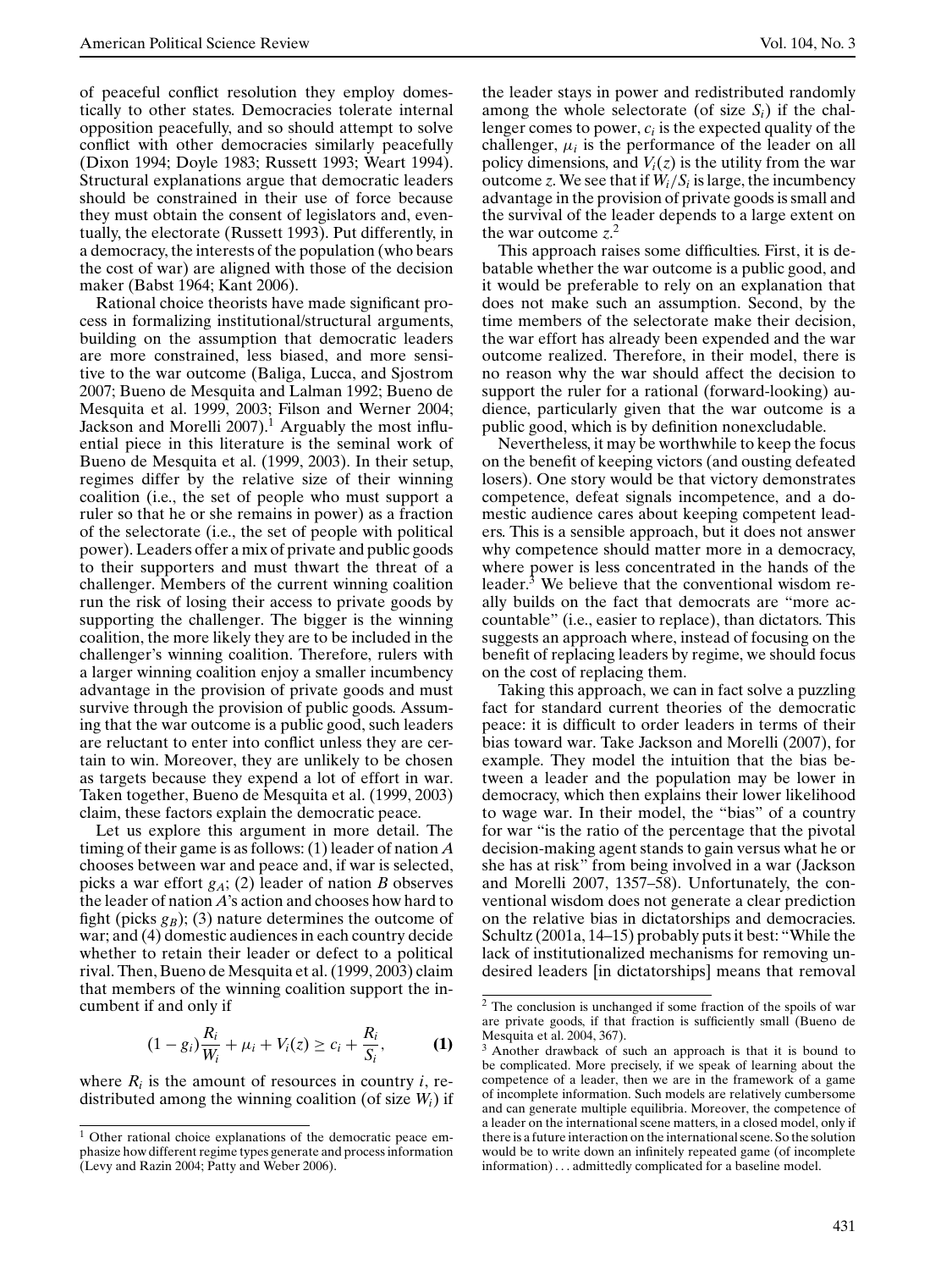is relatively rare, it also means that the associated punishment can be quite severe.  $[...]$  Thus, institutions of accountability generate two countervailing effects, and it is not clear which dominates." We address this shortcoming, instead showing that the two forces are not countervailing, but rather reinforcing. Before we present our explanation, we first discuss the evidence in more detail, to make explicit the fundamentals of our explanation.

### **Who is More Sensitive? The Empirical Record**

The fundamental question of whether democrats or autocrats are more sensitive to the war outcome is, of course, an empirical one. Previous research claims to have found that democrats are more sensitive. On closer inspection, however, these claims turn out to be unwarranted.

First, the previous literature fails to distinguish between the unconditional likelihood of losing office and the probability of losing office *conditional on the outcome of a war*. Although it is plausible—and indeed empirically supported (Chiozza and Goemans 2004)—–that democratic rulers are more likely to lose office in any year, it does not follow that they are more vulnerable to the outcome of a war.

Second, the current consensus is based on shaky empirical foundations. Scholars who argue that democratic leaders are more sensitive to the outcome of war invariably cite the seminal papers by Bueno de Mesquita, Siverson, and Woller (1992) and, particularly, Bueno de Mesquita and Siverson (1995). The results in those articles, however, do not warrant that inference. For example, the baseline equation estimated by Bueno de Mesquita and Siverson is

Leader's Postwar-Onset Political Survival

 $= a + b_1$ TenureL – *b*<sub>2</sub>TenureL \* Demo – *b*<sub>3</sub>  $\times$  (Battle Deaths/10K)L + *b*<sub>4</sub>Win –  $\epsilon$ <sub>i</sub>

where TenureL is the logarithm of a leader's total time in office prior to the war (plus 1) and Demo is a dummy variable for democracy.<sup>4</sup>

From this approach, Bueno de Mesquita and Siverson (1995) cannot conclude that democrats are more sensitive to the war *outcome*. Indeed, they impose by assumption that the war outcome has the same impact on the leader of any regime, by including a single variable ("win") that does not interact the war outcome with the regime type. Second, they do not show that democrats are more sensitive to *war*. Indeed, they analyze a sample, including only leaders who have gone to war (with no leader who stayed at peace). By interacting regime type and prior tenure in office, they show only that democrats lose power at a faster rate. This is the unconditional likelihood of losing office, which is independent of the sensitivity to war and, we claim, irrelevant for the decision to go to war.

In more recent research on a sample of all leaders from 1919 to 2003, including both leaders who fought wars and leaders who stayed at peace, Chiozza and Goemans (2004) came to a fundamentally different conclusion, contradicting the earlier claims of Bueno de Mesquita and Siverson (1995). Chiozza and Goemans (2004) provide evidence that war affects the tenure of autocratic leaders—–in particular, defeat in war increases the hazard of losing office—but war, no matter whether it ends in victory, defeat, or a draw, does not significantly affect a democratic leader's hazard of losing office.

Rather than rely on competing claims in the earlier literature, we provide our own test of whether and how war affects the hazards of losing office for leaders of different regimes. Table 1 reports the results from a Cox proportional hazard model to empirically examine whether the tenure of leaders of democracies or nondemocracies is more sensitive to the outcome of war. We follow the approach presented in Chiozza and Goemans (2004). Thus, our unit of observation is the leader-year (or leader-year-spell, if there was a change of leader in a given year). We also add a frailty term as an additional unmeasured covariate. The frailty parameter is conceptually analogous to a random effect that assesses whether some leaders are more likely to leave power, all the other measured factors being equal. Two components in the model, therefore, account for the variation in the risk of losing office among leaders, the explanatory variables and frailty, with the frailty term incorporating the unmeasured heterogeneity across units. In our specification, we cluster observations (i.e., leader-years) by country. In other words, the frailty term is assumed to be constant within country groups. We cluster on countries because leaders ruling the same country are likely to have chances of survival that depend in some general way on country-specific factors that go beyond the explanatory variables in the model. In addition, we also extend the Cox hazard model to account for nonproportional hazards (Box-Steffensmeier, Reiter, and Zorn 2003).

With three minor modifications, we also rely on the same independent variables as do Chiozza and Goemans (2004). First, we operationalize trade openness with new, updated data; second, we include a variable that measures how leaders entered office in the first place; and, third, we distinguish democracies from nondemocracies and thus collapse presidential and parliamentary democracies into one category. We estimate how the state-level variables *Democracy* (aggregating presidential and parliamentary democracies), the presence of a *Civil War*, *GDP per capita* (logged), *GDP Growth*, *Trade Openness*, the change in trade openness, *Population* size (logged) as well as the leaderlevel variables<sup>3</sup> of the leader's *Age* at entry into office, the number of times the executive previously has been in office, and the manner of *Entry* (coded as 0 if by a regular process, as 1 if by an irregular or forcible

<sup>4</sup> In a second estimation, they also control for "Nonconstitutional Overthrow"

<sup>5</sup> The data on leaders come from *Archigos* version 2*.*9 (Goemans, Gleditsch, and Chiozza 2009); its temporal domain is January 1, 1919– December 31, 2003.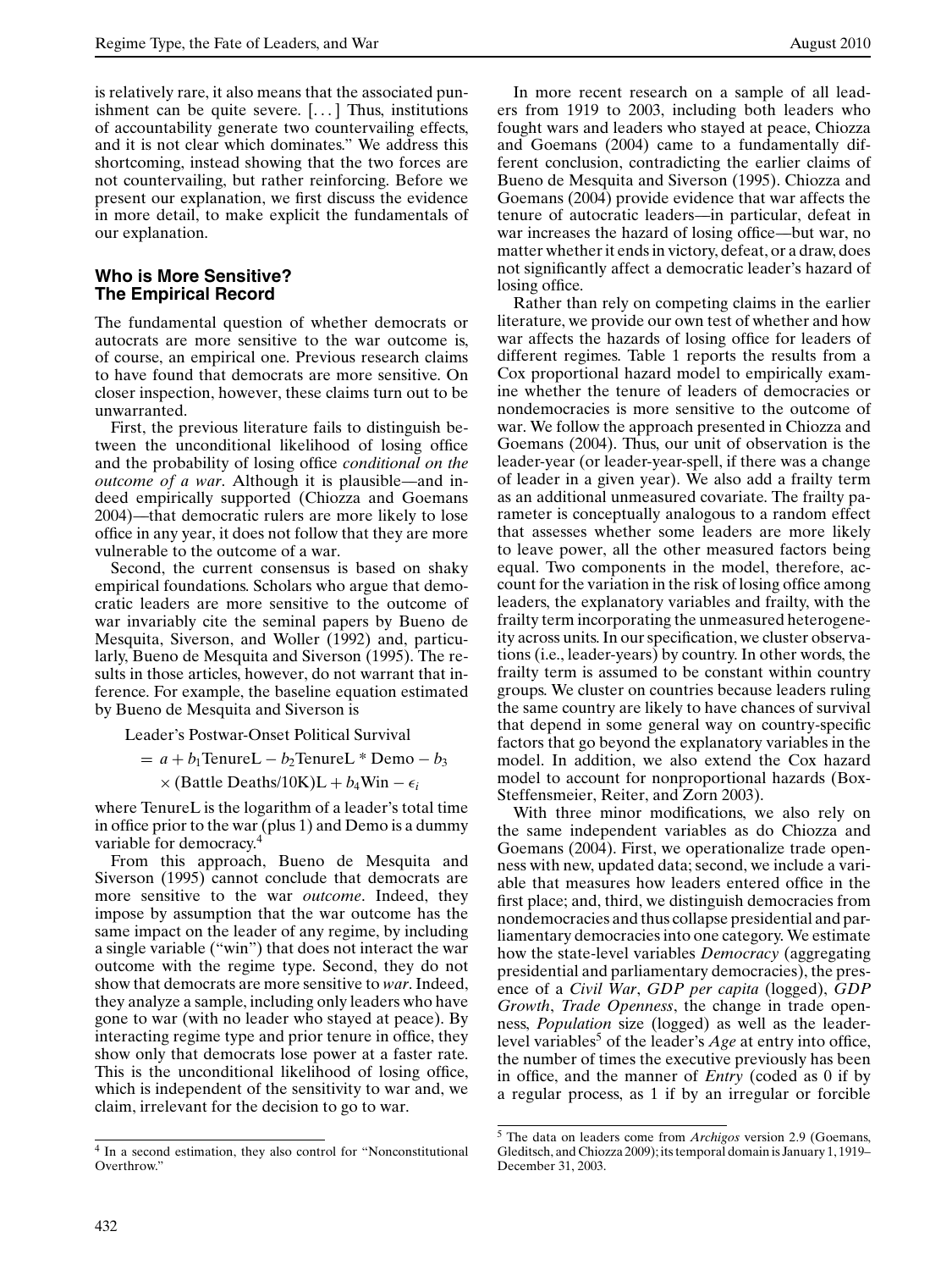**TABLE 1. Conflict Outcomes, Regime Types, and Loss of Office**

|                                                                   |                    | Tenure         |  |
|-------------------------------------------------------------------|--------------------|----------------|--|
| Variables                                                         | b                  | Std.Err.       |  |
| Democracy                                                         | 0.217              | 0.273          |  |
| Democracy $\times$ log(t)                                         | 0.008              | 0.042          |  |
| Civil War                                                         | $0.675**$          | 0.313          |  |
| Civil War $\times$ log(t)                                         | $-0.053$           | 0.047          |  |
| GDP per capita                                                    | 0.043              | 0.052          |  |
| <b>GDP</b> Growth                                                 | $-2.518*$          | 0.362          |  |
| <b>Trade Openness</b><br>Tr. Open $\times$ log(t)                 | 0.272<br>$-0.125$  | 0.714<br>0.097 |  |
| $\triangle$ Trade Open                                            | $-0.157^{\dagger}$ | 0.082          |  |
| Population                                                        | $-0.015$           | 0.039          |  |
| Age                                                               | $0.322*$           | 0.009          |  |
| Age $\times$ log( <i>t</i> )                                      | $-0.047*$          | 0.001          |  |
| <b>Times in Office</b>                                            | $-0.086^{\dagger}$ | 0.046          |  |
| Entry                                                             | $3.929*$           | 0.267          |  |
| Entry $\times$ log( <i>t</i> )                                    | $-0.600*$          | 0.041          |  |
| Challenger                                                        | $-0.761*$          | 0.223          |  |
| Target                                                            | 0.013              | 0.145          |  |
| Inheritor                                                         | $-0.347$           | 0.244          |  |
| Democracy Crisis Victory                                          | $-0.218$           | 0.266          |  |
| Democracy Crisis Defeat                                           | 0.137              | 0.369          |  |
| Democracy Crisis Draw                                             | $-0.040$           | 0.276          |  |
| Nondemocracy Crisis Victory                                       | $-0.855**$         | 0.357          |  |
| Nondemocracy Crisis Defeat                                        | 0.460              | 0.953          |  |
| Nondemocracy C. Defeat x<br>log(t)                                | $-0.028$           | 0.136          |  |
| Nondemocracy Crisis Draw                                          | $-0.467$           | 2.046          |  |
| Nondemocracy C. Draw x                                            | $-0.029$           | 0.275          |  |
| log(t)                                                            |                    |                |  |
| Democracy War Victory                                             | $-0.491$           | 0.558          |  |
| Democracy War Defeat                                              | 0.323              | 0.554          |  |
| Democracy War Draw                                                | 0.659              | 0.510          |  |
| Nondemocracy War Victory                                          | $-2.595**$         | 1.184          |  |
| Nondemocracy War Defeat                                           | $0.843**$          | 0.357          |  |
| Nondemocracy War Draw                                             | $-0.653$           | 0.628          |  |
| No. Obs                                                           | 9,424              |                |  |
| No. Subjects                                                      | 1,860              |                |  |
| No. Failures<br>Log-likelihood                                    | 1,698<br>$-9,885$  |                |  |
| LR test                                                           | 2,708              | p < .001       |  |
| Θ                                                                 | $0.405*$           |                |  |
| Note: The frailty parameter $\theta$ measure the variance of a    |                    |                |  |
| gamma distribution with mean equal to 1.                          |                    |                |  |
| $\frac{1}{p}$ $p$ $<$ .01, $*$ $p$ $<$ .05, $\frac{1}{p}$ $<$ .1. |                    |                |  |

process) affect the tenure of leaders. To examine how conflict affects the tenure of leaders, we rely on the most recent release of the ICB data (Version 7.0) to distinguish whether the leader was a *Challenger* (if so, coded as 1 for the duration of the entire conflict and 0 otherwise), a *Target* (similarly coded), or an *Inheritor*, which is a leader who inherits the conflict from a previous leader who was either a Challenger or a Target, but who was removed during the conflict. Finally, we interact the conflict outcomes with democracy and nondemocracy because these variables can then be easier assessed relative to the excluded category, peace.<sup>6</sup> Because tests revealed that several variables violated the proportional hazard assumption of the Cox model, we interacted these offending variables with  $log(t)$ , as recommended by Box-Steffensmeier, Reiter, and Zorn (2003). Tests revealed that multicollinearity is not a problem.

Because the effects of Civil War, GDP per capita, GPD Growth, Trade Openness, change in trade openness, Population size, the leader's Age at entry, and the number of times the leaders previously had held office in Table 1 basically reproduce the results in Chiozza and Goemans (2004), we skip the discussion of the country and leader-level variables. For our purposes here, our main interest lies in the effect of war on the tenure of democratic and nondemocratic leaders. We separate crises and wars because crises are less costly than Wars and less likely to affect the leader's time in office. To exclude them, however, could be argued to bias results in our favor.

In Table 1, we find that the outcome of a crisis—–be it victory, defeat, or a draw—–does not affect the tenure of democratic leaders. Although victory in a crisis significantly decreases the risks of losing office for nondemocratic leaders, the difference between victory and defeat is not statistically significant. Draws have a similar but more temporally circumscribed effect on the tenure of nondemocratic leaders. During their first 2.5 years in office, as well as after about ten years in office, a draw does not affect the tenure of nondemocratic leaders. In the interim, however, a draw significantly increases their tenure. Notably, the overall effect of the outcome of a crisis is not significantly different for democratic and nondemocratic leaders.

When we switch to our main focus, war, Table 1 reveals that victory in war decreases the hazard of losing office, whereas defeat in war increases the hazard of losing office for nondemocratic leaders. However, neither victory nor defeat in war significantly affects the tenure of democratic leaders. Wald tests show that the difference between victory and defeat is statistically significant for nondemocratic leaders ( $p < .010$ ), but not for democratic leaders ( $p < .570$ ), and that the difference between victory and defeat is significantly greater for nondemocratic than for democratic leaders  $(p < .078)$ . When we execute a joint test and compare all three potential outcomes (victory, defeat, or draw), we again find that the fate of nondemocratic leaders is indeed significantly more sensitive to the outcome of war than democratic leaders ( $p < .099$ ).

Of course, the consequences of losing office should also matter for leaders and there is reason to believe that they differ significantly by regime type. Anecdotally, democratic leaders, especially in modern times, can look forward to a profitable retirement. As President Bush put it when asked about his plans after he leaves theWhite House, "I'll give some speeches, just to replenish the ol' coffers" ("In Book, Bush Peeks Ahead

<sup>6</sup> An Appendix with full details on the operationalization of these variables is available on the Web. http://www.rochester.edu/ college/faculty/hgoemans/research.htm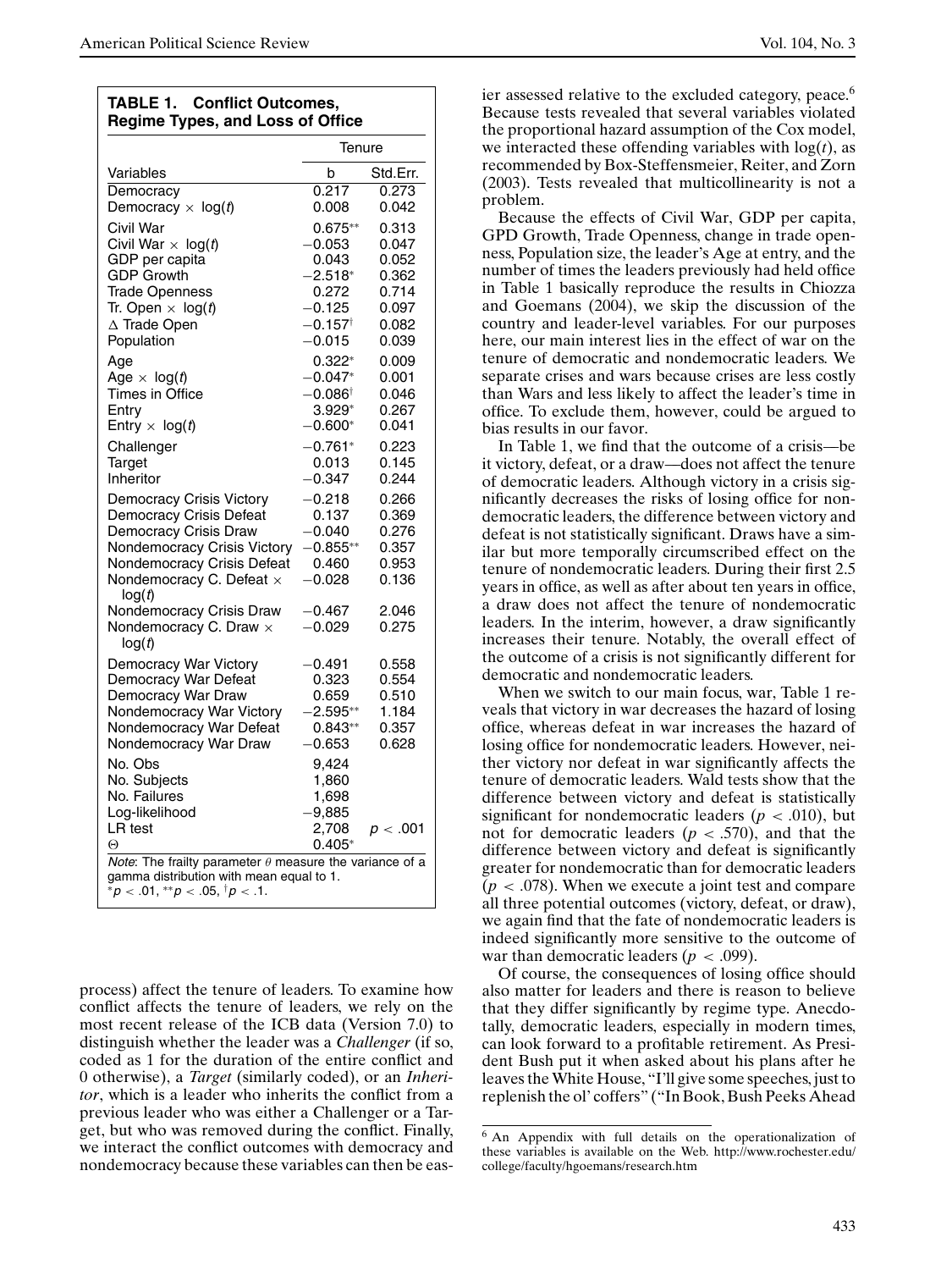| <b>Regime Type and Post-exit Fate of Leaders</b><br>TABLE 2.    |                        |                     |                     |                   |                          |
|-----------------------------------------------------------------|------------------------|---------------------|---------------------|-------------------|--------------------------|
|                                                                 | Okav                   | Exile               | Jail                | Killed            | Total                    |
| Nondemocracy<br>Democracy                                       | 622 (59%)<br>713 (93%) | 242 (23%)<br>21(3%) | 123 (12%)<br>20(3%) | 72 (7%)<br>10(1%) | 1,059 (58%)<br>763 (42%) |
| Total                                                           | 1,335 (73%)            | 263 (14%)           | 143 (8%)            | 82(5%)            | 1,823 (100%)             |
| <i>Note:</i> Pearson chi <sup>2</sup> (3) = 272.4. $p < .001$ . |                        |                     |                     |                   |                          |

to His Legacy," *New York Times*, September 2, 2007, p.  $1$ ).<sup>7</sup> In contrast, nondemocratic leaders such as Saddam Hussein can and indeed do anticipate significant punishment when they lose office. Yet, previous research has not documented this information rigorously and has failed to incorporate it in their explanation of the democratic peace. We take a step in this direction, examining the relationship between regime type and the posttenure fate of leaders between 1919 and 2004 using the *Archigos* data set, version 2.9 (Goemans, Gleditsch, and Chiozza 2009).8

Table 2 confirms the intuition that autocrats face more severe punishment after leaving office. Only a few democrats (7%) but many autocrats (41%) suffered significant punishment in the year after they lost office. Additional tests (difference of means and ANOVA) show that the difference between nondemocratic and democratic leaders is statistically highly significant ( $p < .001$ ).<sup>9</sup>

Summing up, we conclude that autocrats are more sensitive to the war outcome and that they face more severe punishment than democrats after leaving office. On the first point, we note that the similar earlier results from Chiozza and Goemans (2004) have not been taken at face value. To the contrary, these results have been argued to indicate that democratic leaders are *more* sensitive to the outcome of war because of selection effects. The current literature seems to suggest two arguments to explain away the insignificant coefficients of the outcomes of war for democratic leaders. We find neither of these counterarguments convincing.

First, Reiter and Stam (2002) argue that democratic leaders select wars that they are likely to win. This would indeed introduce bias in our estimation, but it would bias the estimate of the underlying probability of victory in war, *not* the sensitivity of the leader's survival to the war outcome. In other words, if leaders pick wars that they are likely to win, then we would observe "too many victories," but conditional on a war having been fought, we can still estimate the effect of the war outcome on the survival of leaders without any bias.

Second, it could be argued that leaders select themselves into wars based on how the outcome of war affects their tenure and that for some reason democratic leaders are better at this than nondemocratic leaders. Then, to paraphrase Schultz (2001b, 32), strategic choice implies that the probability of observing such effects on the tenure of leaders is a function of their value. In other words, the greater the tenure punishment is for defeat, the less likely we would be to observe it, which might explain the insignificant coefficient of war defeat for democratic leaders. However, we should also be more likely to observe tenure rewards from victory. After all, if democratic leaders are somehow good at selecting themselves into wars, then they should select wars that would bring them increased tenure. Yet, the coefficient for war victory for democratic leaders is small and nowhere near significant. This finding casts significant doubt on any simple and straightforward selection mechanism.10 Thus, to be convincing, those who would use a selection effects argument to reject our conclusion that democratic leaders are less sensitive to the outcome of war would need to offer two explanations. First, they would need to explain how democratic leaders pick their wars and why nondemocratic leaders cannot do the same. Second, they would need to explain why democratic leaders do not gain time in office as a result of victory, whereas nondemocratic leaders do. Until then, we believe that a relatively simple line of argument offers the most convincing explanation of these patterns. We present such an explanation, focusing on a fundamental difference in the process of replacing leaders by regime type: it is violent in dictatorships and nonviolent in democracies.

# **REGIME TYPE AND THE COSTS OF REPLACEMENT**

Previous research on leaders and the democratic peace focused on the different benefits of replacing rulers in different regimes. In contrast, we focus on the different

 $7$  Bush added, "I don't know what my dad gets—it's more than 50–75" thousand dollars a speech, and "Clinton's making a lot of money." In their tax filings for the 2008 presidential campaign, the Clintons revealed they had made more than \$109 million since 2000, (*New York Times*, April 5, 2008, "Clintons Made \$109 Million in Last 8 Years"). For a broader discussion of the prospect of retiring leaders, see "Into the Sunset. How Ex-Leaders Adjust to Life with Less Power." *Financial Times*, Thursday, December 27, 2007, p. 7.

<sup>8</sup> See also Goemans (2008), which looks at the relationship between war, regime type and the process of ouster, whether regular or irregular.

 $9<sup>9</sup>$  As a further check, we collapsed all three levels of punishment into one and regressed this on democracy, as well as on democracy and a host of other variables. In all cases, democracy was negatively and highly significantly (*p < .*001) associated with punishment. This result was also obtained when we coded punishment as 0 when leaders were "okay" or exiled, and as 1 when leaders were imprisoned or killed.

<sup>&</sup>lt;sup>10</sup> It might be argued that the coefficient for war victory for democratic leaders is insignificant because their nondemocratic opponents would select themselves out of those fights. However, then democratic leaders would have incentives to bluff, and we would expect punishment for failed bluffs and defeats, which we do not find. Moreover, the effect of war defeat then should not be significant for nondemocratic leaders, but it is.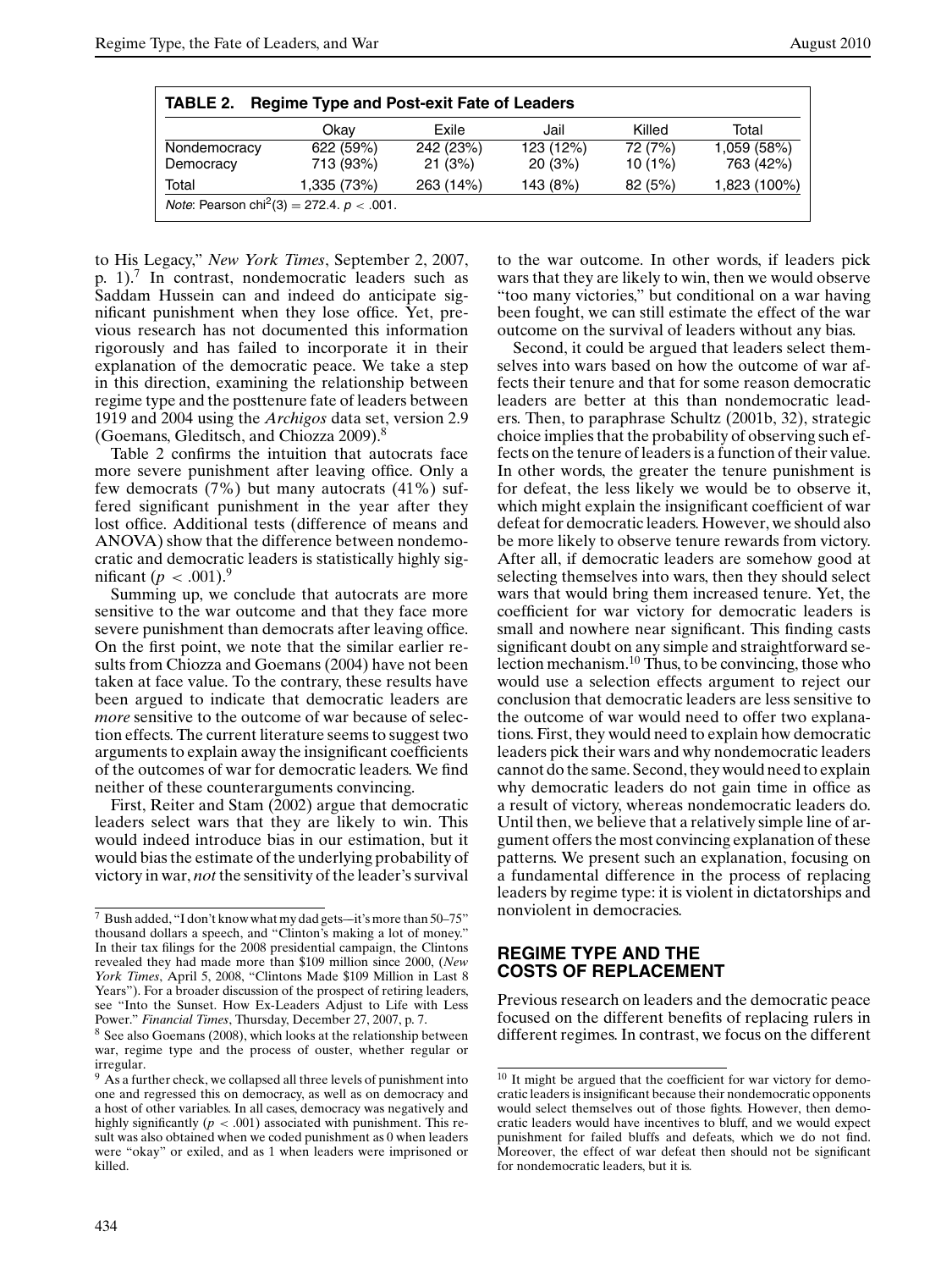*costs*. We argue here that such an approach is in line with previous work on democratic theory and that it produces a simple theory that accords with the empirical evidence.

### **A Defining Feature of Democracy**

The idea that the costliness of replacing rulers is a significant, if not the most significant, difference between dictatorship and democracy is not new. For example, Popper (1963, 124) states,

For we may distinguish two main types of government. The first type consists of governments of which we can get rid without bloodshed—for example, by way of general elections; that is to say, the social institutions provide means by which the rulers may be dismissed by the ruled, and the social traditions ensure that these institutions will not easily be destroyed by those who are in power. The second type consists of governments which the ruled cannot get rid of except by way of a successful revolution—–that is to say, in most cases, not at all. I suggest the term "democracy" as a short-hand label for a government of the first type, and the term "tyranny" or "dictatorship" for the second.

It is clear that the "competitive struggle for the people's votes," as emphasized in the traditional Schumpeterian definition of democracy, would be meaningless if candidates were not protected against the arbitrary power of the state (Schumpeter 1950). Riker (1982, 6, 7) argues,

Almost everything  $[...]$  that we think of as civil liberties (the rights of a speedy trial, habeas corpus, and security against unreasonable search and seizure, for example) originated to protect politicians who feared prosecution if and when they lost office. Thus the historic purpose of these fundamental democratic liberties has been not to provide freedom as an end in itself, but to render effective both political participation and the process of choice in voting.

In the same spirit, Przeworski et al. (2000, 15) adopt a Schumpeterian definition of democracy and emphasize that regimes with no regularized competition among conflicting views enjoy a monopoly of power "buttressed by the threat or actual use of force."

This defining feature of democracy, central in our model, was also emphasized by the early students of the democratic peace. Weart (1994) states, "If required to reduce it all to a single statement, we could isolate anocratic and authoritarian regimes as those where demands for loyalty are so concentrated on a leader (or family or clique) that any citizen who works to have the leader replaced is risking severe punishment" (308). Maoz and Russett (1993) argue that, empirically, the treatment of political opponents (i.e., the annual number of violent political deaths and the number of political executions) is the single most important factor to explain the democratic peace, along with the "stability" of a regime (i.e., the length of that a political system or regime existed without fundamental change). This leads them to favor normative accounts

of the democratic peace.<sup>11</sup> No rational choice theory of the democratic peace, however, has fully exploited this distinctive feature.

#### **Sensitivity of Replacement Costs to the Outcome of War**

Focusing on the cost of replacing leaders easily suggests why the survival of an autocrat is more, not less, sensitive to the war outcome. The process whereby a democratic leader loses office is well institutionalized and does not fundamentally depend on the outcome of conflict. Typically, democratic leaders lose office through elections and term limits. The length of a term of office and the timing of election are by and large exogenously determined and do not depend on the outcome of war.<sup>12</sup> Moreover, a wide range of factors other than the outcome of war typically plays an important role in democratic elections. Thus, even after Turkish Prime Minister Ecevit (Cyprus), British Prime Minister Churchill (WW II) and U.S. President George H.W. Bush (Gulf War I) led their countries to victory and supposedly signalled their foreign policy competence, all three lost the following elections.

In sharp contrast, nondemocratic leaders often lose office through violent means [rebellions, civil wars, and coups (Goemans 2008)]. In such cases, the outcome of conflict can fundamentally affect the process whereby nondemocratic leaders are removed from office by several paths. First, defeat in war affects the efficacy of the leader's repressive apparatus, and thereby diminishes his or her grip on power, making any attempt to overthrow the leader more likely to succeed. Second, defeat in war can affect attempts to coordinate the opposition. In case of (major) defeat, opponents of the current leader may expect that others will support them in an attempt to overthrow the leader, not just because of demonstrated incompetence, but because of a widespread belief that sufficient numbers will rise and protest will not be punished. The outcome of conflict can thus "tip" a largely passive populace into a mass uprising or coup attempt (Kuran 1991). Similarly, victory makes such coordination less likely and thereby diminishes the nondemocratic leader's probability of losing office.

We therefore argue that a theory based on the cost of replacing leaders gives a simple explanation of the sensitivity of rulers to the war outcome. We now explain how the sensitivity of leaders to the war outcome affects the likelihood of the outbreak of war.

 $11$  See also Ray (1995), who takes the historical precedent of a peaceful transfer of power as one of two criteria for a state to be democratic, along with suffrage for more than half the population.

<sup>&</sup>lt;sup>12</sup> A handful of democracies allows for the endogenous timing of elections. Even among those, only Thatcher's calling of elections after Britain's victory against Argentina in the Falklands/Malvinas War would suggest that Thatcher called the election early because of her victory. Even in that case, however, Thatcher would have had to call elections soon, no matter the outcome, because she approached the end of her term.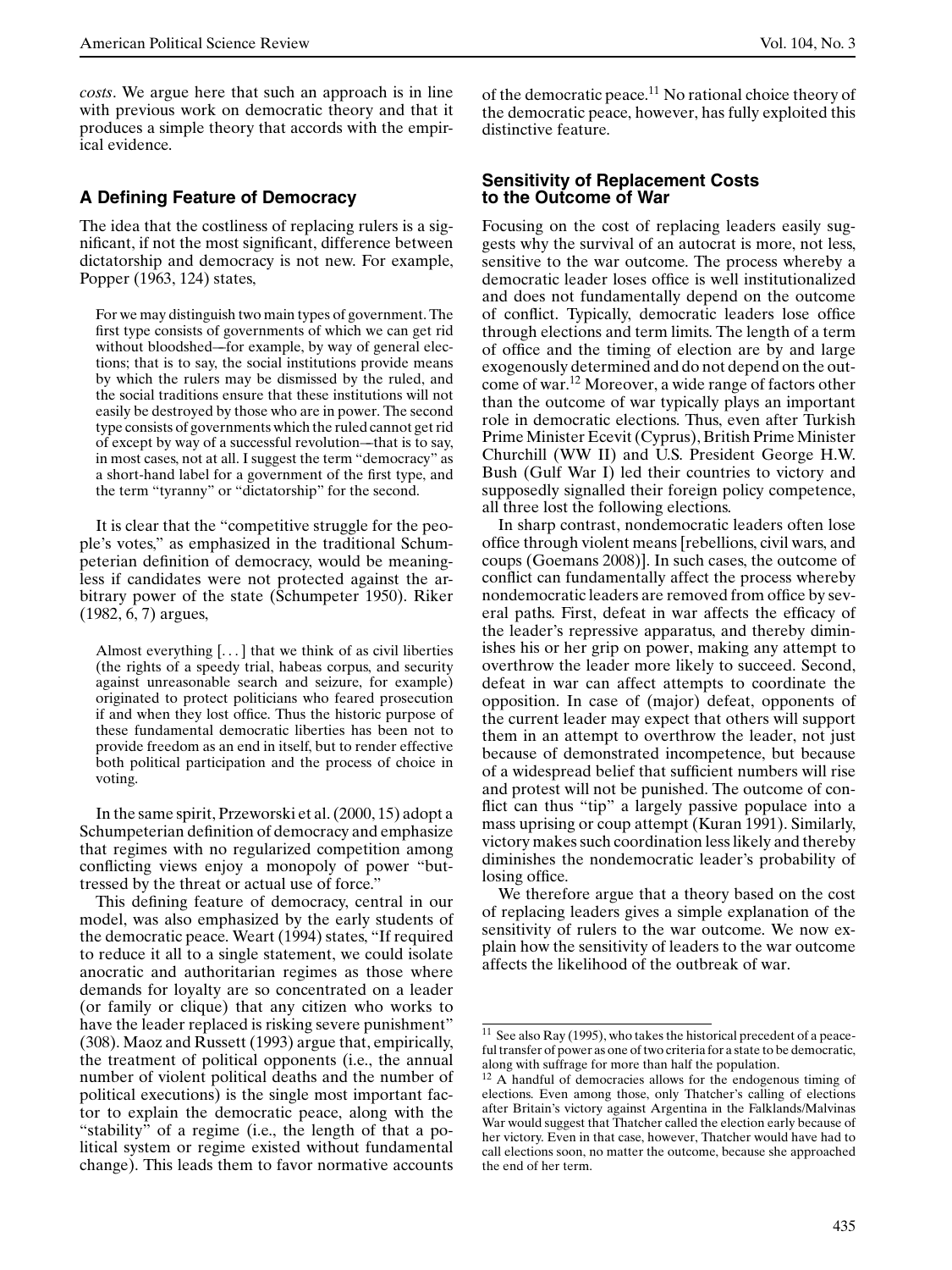

## **DISCUSSION OF OUR ARGUMENT**

In this section, we sketch the logic of our argument, with full details available in the Appendix. Our starting point is the canonical model of Fearon (1995), the building block of a large literature on rational explanations for war. Assume that two countries, *A* and *B*, divide a pie of size 1, either peacefully or through war. War is an inefficient alternative to peaceful settlement, imposing costs on both countries, where the winning country extracts the full pie. Given this setup, the natural question is: why would countries rationally decide to go to war, when it is known to be an inefficient alternative to peaceful bargaining? Fearon answers the question as follows: war should be avoided if countries are unitary actors, they are risk neutral (or risk averse), and there are no bargaining frictions (more specifically, players are fully informed and there is no commitment problem). $^{13}$ 

Let us illustrate the statement mathematically and graphically. Write  $u_i(z_i)$  as the utility of player *i* from getting a share  $z_i$  of the international pie. War corresponds to a lottery where country *A* wins the full pie with probability *p*, and country *B* wins it with probability  $1 - p$ . This lottery imposes a cost  $c_i$  to country *i*. Therefore, the utility of country *A* (*B*) for a peaceful settlement where he gets a share of the pie *zA* is  $u_A(z_A)$  ( $u_B(1 - z_A)$ ), and the expected utility from war is  $pu_A(1) + (1 - p)u_A(0) - c_A$  for  $A$  ( $pu_B(0) +$  $(1 - p)u_B(1) - c_B$  for *B*). Throughout this analysis, we assume that each decision maker wants to maximize his or her expected utility. The canonical model of Fearon (1995) considers the following case:

*Case 1 (unitary countries, either risk neutral or risk ,*  $u<sub>A</sub>(.)$  *<i>and*  $u<sub>B</sub>(.)$  *are continuous, increasing, and weakly concave.*

Figure 1 illustrates this case, plotting the net benefit of a peaceful settlement, where country *A* gets  $z_A$  (and *B* gets 1 − *z<sub>A</sub>*). By net benefit, we mean the difference between the utility at a peaceful settlement and the expected utility of war  $(u_A(z_A) - (pu_A(1)) +$  $(1-p)u_A(0) - c_A$ ) for  $A$ ,  $u_B(1 - z_A) - (pu_B(0) + (1$  $p)u_B(1) - c_B$  for *B*).<sup>14</sup> The net benefit for country *A* is increasing in  $z_A$ , while for country *B* it is decreasing in *zA*. The logic is simple. Getting a greater share of the pie at peace makes peace more attractive, relative to war. We now ask whether a peaceful bargain can be struck. This depends on where the net benefit schedules intersect. If they intersect above zero, there is a peaceful bargain that both countries prefer to war because there is at least one peaceful settlement that gives both countries a positive net benefit of peace. If they would cross below zero, then there would be no such peaceful settlement. Any bargain that country *A* prefers to war (i.e., relatively high values of  $z_A$ ) would be worse than war for country *B*, and vice versa. In the case of unitary countries, either risk neutral or risk averse, the net benefit schedules always cross above zero. Therefore, if there is no bargaining friction, then countries should be able to avoid war (Fearon 1995).

The Fearon (1995) framework has given birth to a large literature, which attempts to explain wars by relaxing one or more of its assumptions. One natural candidate is to assume that countries are actually risk loving. In that case, countries may be willing to pay the cost of destruction so that they can run the risk of winning (and losing) the full pie. Mathematically, this

<sup>13</sup> Fearon (1995) also suggested that the indivisibility of the pie could generate war. For a (convincing) critique of that claim, see Powell (2006).

<sup>&</sup>lt;sup>14</sup> In Figure 1, we let  $p = 1/2$ ,  $u_i(z_i) = z_i$ , and  $c_i = 1/20$  for any *i*.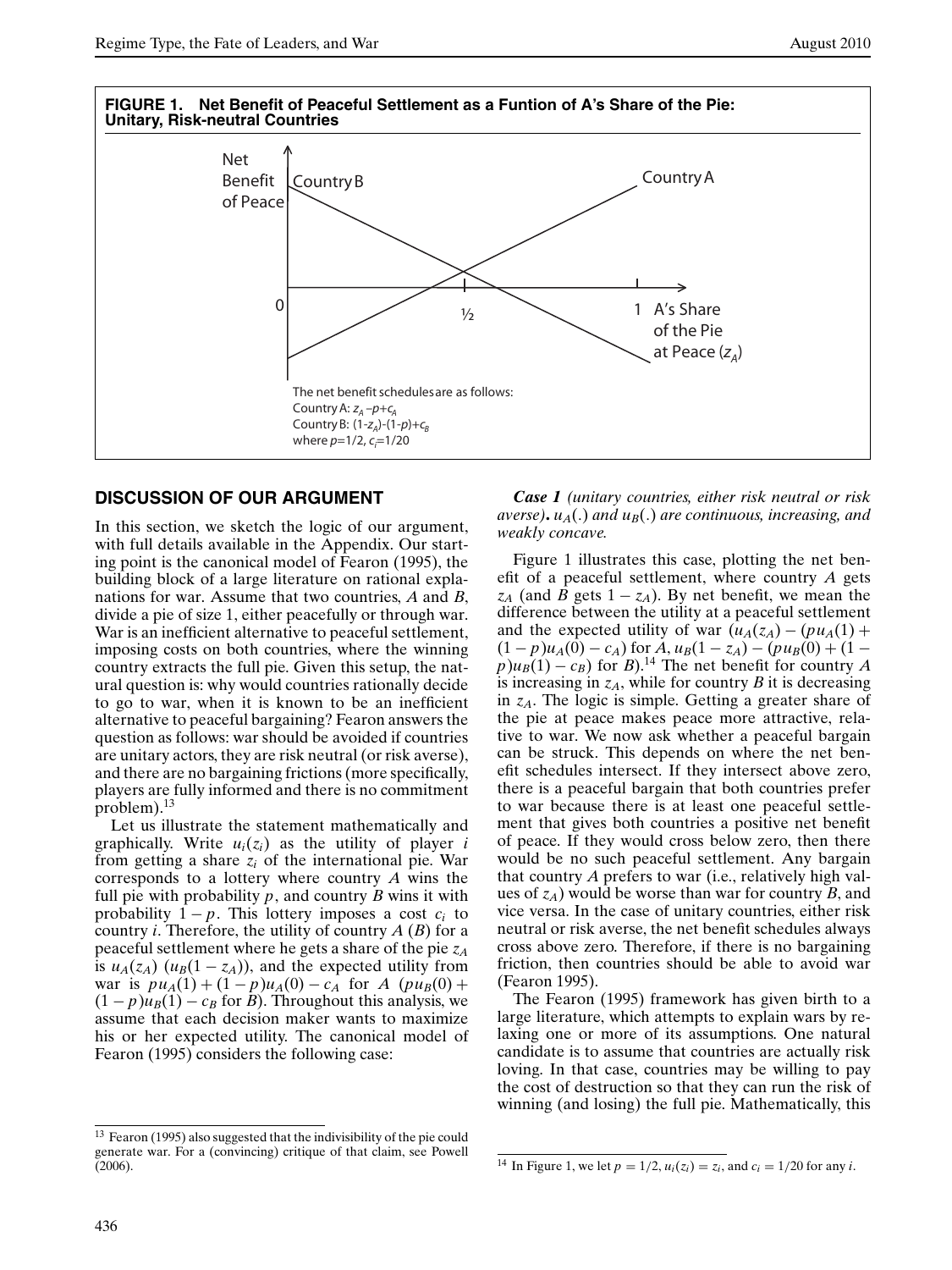

model is represented as follows:

*Case 2 (unitary, risk-loving countries)***.**  $u_A(.)$  and  $u_B(.)$  *are continuous, increasing, and strictly convex.* 

Figure 2 illustrates this case, showing that the net utility schedules may cross below zero.<sup>15</sup> Thus, even without bargaining friction, war may ensue. The challenge for this approach, however, is to justify general assumptions about the risk preferences of countries.

Instead, we relax the assumption that the state is a unitary actor and unpack the process by which the leader is removed from office. More precisely, we assume that after the outcome of the international interaction is realized, domestic audiences decide whether to replace the incumbent. Specifically, we focus the analysis on the consequences of losing office and the effect of the international interaction on the cost of removing the leader.

We proceed as follows. First, we model the direct cost of war as the leader's psychological or physical cost associated with the chaos of war [we write this cost  $c_{L(i)}$ ]. Second, we unpack the leader's benefit of war into direct and indirect benefits. Directly, the leader of country *i* values the share of the international pie obtained by his or her country at rate  $v_{L(i)}$ . It corresponds to the rents he or she extracts from his or her country's share of the pie if it is a private good or the valuation that he or she places on his or her country's share of the pie if it is a public good. Indirectly, the leader values his or her country's share of the pie through its effect on his or her likelihood of staying in office. Let *I*(*t*(*i*)) be the utility of remaining in office for the leader of country *i* of regime type  $t(i)$  and  $O(t(i))$  be the utility of being ousted for the leader of country *i* of regime type  $t(i)$ . We assume that the leader prefers to remain in office rather than being ousted  $(I(t(i)) > O(t(i)))$ .

Second, we assume that a greater share of the pie (*zi*) obtained on the international scene, everything else equal, increases the domestic cost *d* that the audience has to pay to remove the leader. *d* represents any effort expended and any personal risk incurred by the population in removing the ruler, as well as any economic loss produced in the transition from one ruler to the next. We assume that this domestic cost is increasing in *zi*. For example, more favorable terms could mean that the leader has more resources to expend in ensuring his or her survival or that he or she benefits from increased legitimacy. To gain traction, compare regime types and discuss the important dimensions of a leader's "accountability" for war involvement, we impose the following functional form:

$$
d(z_i, t(i), I^w) = \alpha(t(i)) + \beta(t(i))\delta(z_i, I^w), \qquad (2)
$$

where  $\alpha(t(i))$  and  $\beta(t(i))$  are positive parameters and  $\delta(z_i, I^w)$  is differentiable and increasing in  $z_i$ . Everything else being equal, a greater  $\alpha(t(i))$  means that there is a greater cost to replace the leader in regime  $t(i)$ . A greater  $\beta(t(i))$  means that the cost of replacement is more sensitive to the outcome of international bargaining in regime *t*(*i*).

In its decision to remove the leader, the population compares the cost of replacement to the benefit of supporting the challenger. We assume that this benefit follows a uniform distribution on [0*,* 1], and this benefit is unaffected by the outcome of international bargaining. This benefit captures the fact that there are other political dimensions (e.g., the economy) on which the challenger may appear more attractive than the incumbent. Naturally, the population keeps the incumbent in office if and only if the benefit of supporting the challenger is less than the cost of replacing the incumbent. As a result, the probability that the leader of country *i* remains in office when he or she obtains a

<sup>&</sup>lt;sup>15</sup> In this example, we let  $p = 1/2$ ,  $u_i(z_i) = z_i^2$ , and  $c_i = 1/20$  for any *i*.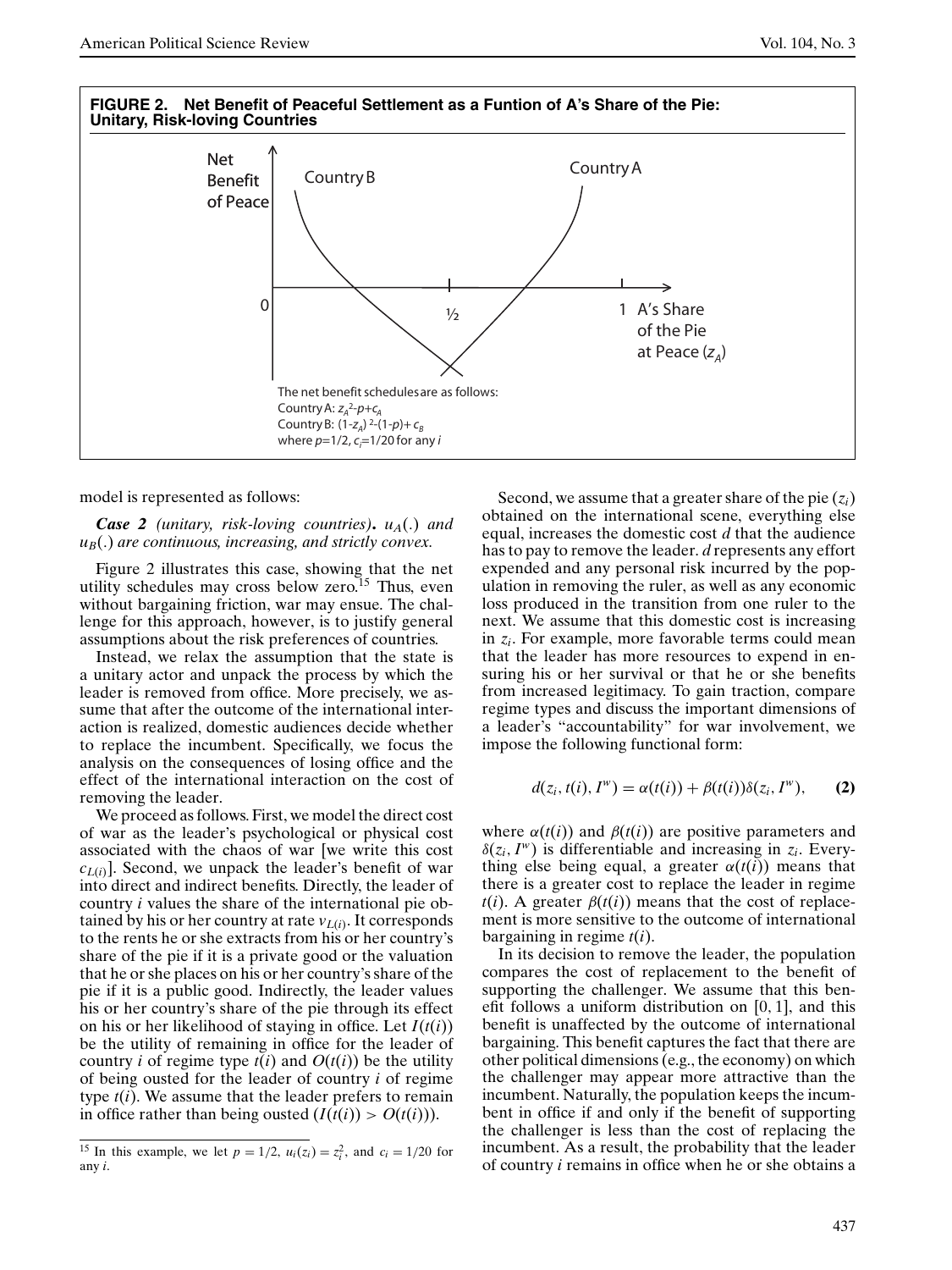share  $z_i$  of the pie through war or peace is

$$
Pr(z_i, t(i), I^w) = d(z_i, t(i), I^w).
$$
 (3)

Taking stock, this model can be represented as follows:

*Case 3 (nonunitary countries)***.** *Leaders bargain over the division of a pie in the shadow of domestic accountability. The utility for the leader of country i who receives a share zi of the pie is*

$$
u_i(z_i) = z_i v_{L(i)} + O(t(i)) + [I(t(i))- O(t(i))] Pr(z_i, t(i), Iw) - c_{L(i)}Iw.
$$
 (4)

As we had before, we see that the net benefit of peace for any leader is increasing in his or her country's share of the pie at peace. In this new setup, the argument underlying this relationship is richer. First, there is a direct benefit in that the leader enjoys having a greater pie (this is the first term in (4). Second, there is now an indirect effect, in that having more favorable terms increases the likelihood that the leader remains in office (this is the third term in (4). We now want to ask whether there is a peaceful division of the pie that both leaders prefer to war.<sup>16</sup>

From the previous discussion, we know that, absent any effect of the international interaction on the likelihood that the leader remains in office, peace would always prevail. The key variable of interest is the function Pr(*.,.,.*), which tells us how the outcome of international bargaining affects a leader's survival. We want to compare the probability that a leader remains in office for a peaceful settlement where  $z_A = p$  to the probability that he remains in office after going to war because it is a natural candidate for a peaceful settlement and equates the direct benefit of war and peace (to  $pv_{L(i)}$ ). War produces a greater likelihood of remaining in office for *A* than the peaceful bargain where he or she receives *p* if  $p \text{ Pr}(1, t(A), 1) + (1 - p) \text{ Pr}(0, t(A), 1)$  $Pr(p, t(A), 0)$  or, using Equations (2) and (3),

$$
p\,\delta(1,1) + (1-p)\,\delta(0,1) > \delta(p,0). \tag{5}
$$

War produces a greater likelihood of remaining in office for *B* than the peaceful bargain where he or she receives  $1 - p$  if  $p Pr(0, t(B), 1) + (1$  $p) \Pr(1, t(B), 1) > \Pr(1 - p, t(B), 0)$  or, using Equations  $(2)$  and  $(3)$ ,

$$
p\,\delta(0,1) + (1-p)\,\delta(1,1) > \delta(1-p,0). \tag{6}
$$

Whether Equations (5) and (6) hold is difficult to tell empirically, given how little we know about the technology of leadership removal.

To make progress, we impose a few conditions. First, we assume that the technology of leadership removal is *symmetric*, so that whenever two countries *A* and *B* interact, either both Equations (5) and (6) hold or neither condition holds.<sup>17</sup>

If neither Equation (5) nor Equations (6) holds, then it is clear that both leaders prefer a peaceful settlement where  $z_A = p$ . At that settlement, peace offers the same direct benefit as war for both leaders, and it now offers strictly greater indirect benefits than war because it generates a greater probability of remaining in office. If both Equations  $(5)$  and  $(6)$  hold, war may occur.<sup>18</sup> Both conditions hold, for example, if the marginal cost of replacing the leader is increasing in the share of the pie that he obtains on the international scene.<sup>19</sup> When Equations (5) and (6) hold, it is impossible to produce a peaceful division of the pie where each leader gets the same probability of staying in office as he would get from going to war. Leaders must compromise. Can they find such a compromise? They want to avoid the direct cost of war (*cL*(*i*)), but making concessions means that peace generates smaller indirect benefits, reducing the leader's probability of staying in office.<sup>20</sup> The consequences of making a concession depend on the magnitude of the stakes of remaining in office  $(I(t(i)) - O(t(i))$  and the sensitivity of the cost of replacement to the share of the pie obtained internationally  $(\beta(t(i)))$ . As each increases, holding everything else constant, the greater are the consequences of making a concession (i.e., the faster the leader's net benefit of peace decreases), either because the consequences of losing office are worse or the probability of ouster increases faster.

Graphically, as represented in Figures 3 and 4, the net utility schedule becomes steeper as either quantity increases, pivoting around the point (*Pt*) that provides the same probability of staying in office as going to war<sup>21</sup> Therefore, holding everything else constant, the schedule of net utilities cross at a lower point, and may cross below zero (meaning that no peaceful division

<sup>16</sup> This setup certainly takes a reduced-form approach to domestic politics, but we believe that it is a useful and simple starting point that can capture differences across regime types. We could reinterpret the current model as a reduced-form version of a richer model. For example, we could let the leader and the challenger compete for the population's support in promising different shares of the direct benefits of war if they constitute a private good that has not yet been consumed (e.g., competing over  $v_{P(i)}$ , if  $v_{P(i)} = 1 - v_{L(i)}$ ). We discussed such a model in the second section. We conjecture, in our context, that the leader and the challenger would be driven to be as generous as possible with the population (as in Bertrand competition), so that there would not be any difference in their offers in equilibrium. As a result, as long as the share of the pie obtained internationally affects the cost of replacing the leader, the population's decision would be the same as in our current model.

<sup>17</sup> As we previously argued, the net benefit schedule for country *A*  $(B)$  is increasing (decreasing) in  $z_A$ , but the shape of the function depends on whether Equations (5) and (6) hold.

<sup>&</sup>lt;sup>18</sup> In other words, this is the only case that does not produce a trivial prediction of peace. Assuming symmetry, i.e., either Equations (5) and (6) hold, or neither Equation (5) nor (6) holds, we get the comparative statics in our main claim. Equations (5) and (6) may be interpreted as describing the leader's "institutionally induced" risk preferences (Goemans and Fey 2008). However, note that assuming that Equations (5) and (6) hold is weaker than assuming that Pr(*.,.,.*) is convex.

<sup>&</sup>lt;sup>19</sup> Figure 3 uses the following parametrization:  $p = 1/2$ ,  $v_{L(i)} = 1/3$ ,  $I(t(i)) - O(t(i)) = 1$ ,  $\beta(t(i)) = 1/20$ ,  $\delta(z_i, I^w) = z_i^2 - \frac{1}{100}I^w$ ,  $c_{L(i)} =$ 

<sup>1</sup>*/*20, for any *i*. <sup>20</sup> It also generates smaller direct benefits, but because we do not have good proxies for  $v_{L(i)}$ , we do not discuss the comparative statics with respect to that parameter.

<sup>21</sup> Relative to Figure 3, Figure 4 adds a second type for country *A*, such that  $I(t(A)) - O(t(A)) = 10$ ,  $\beta(t(A)) = 1/5$ , everything else remaining unchanged.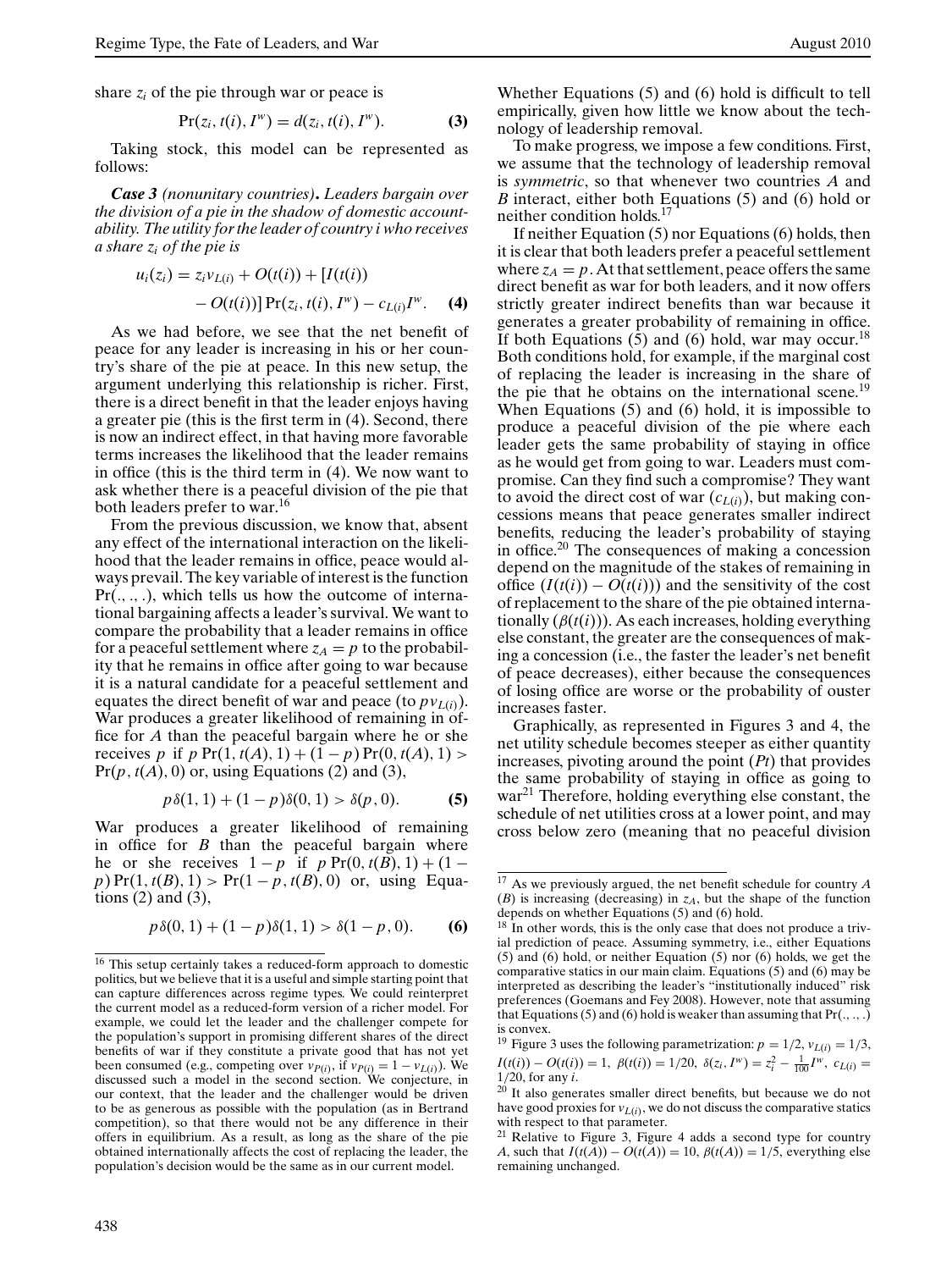





of the pie is preferable to war for both countries; see proposition 1 for a formal statement of this claim).

With most of the set-up of the model in place, we need to discuss only two additional features, which generate statements on the probability of war involvement of a given leader. We assume that the regime type of countries *A* and *B* and the direct cost of war for the leaders are independently distributed.<sup>22</sup> Then, given these two assumptions, and holding everything else constant, we get:

*Claim 1. The probability that a country is involved in war increases in the leader's private stakes and in the* *sensitivity of his or her survival to the outcome of the international interaction.*

# **COMPARING REGIME TYPES**

Testing claim 1, we look for proxies of the private stakes of holding office  $(I(t(i)) - O(t(i)))$  and the sensitivity of the leader to the outcome of international interaction  $(\beta(t(i)))$ . For the former, we use the evidence on the posttenure fate of leaders (i.e., whether they are okay, exiled, jailed, or killed). Next, we assume that a victory in war corresponds to a larger share of the pie than a defeat in war and that the outcome of war is, to some extent, instructive about the effect of changes in the peaceful bargain on a leader's survival (as we do in 3).

As we saw previously, democratic leaders have lower private stakes and are less sensitive to the outcome of

<sup>22</sup> We subsequently relax the second assumption and discuss dyadic explanations of the democratic peace.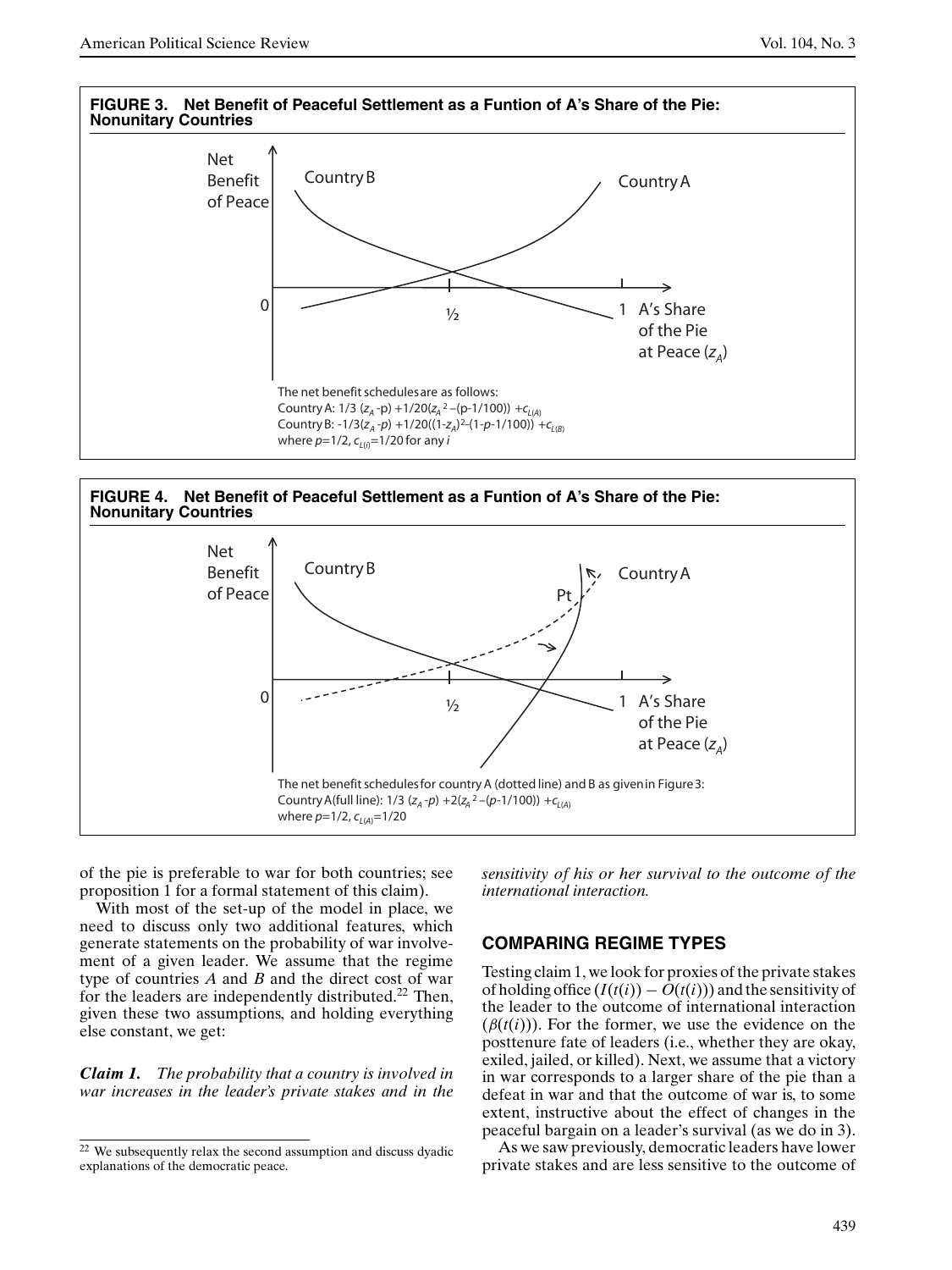war. Therefore, claim 1 predicts that democracies are less likely to be involved in war, a claim supported by the most recent scholarship (Russett n.d.). We discuss this result and how our model can generate a dyadic explanation of the democratic peace later in this section. First, we want to show how our model generates novel and broader predictions about regime type and war. To that end, we focus on the subsample of dictatorships.

# **Types of Nondemocracies**

Although the comparative politics literature has long discussed the structural differences among nondemocratic regimes, the consequences of these theories for the outbreak of war has been relatively neglected.<sup>23</sup> For recent exceptions, see Peceny, Beer, and Sanchez-Terry  $(2002)$ , Lai and Slater  $(2006)$ , and Weeks  $(2010)$ . In contrast to this literature, our work starts from fundamentally different premises and provides a theory linking the sensitivity of rulers to the war outcome and their posttenure fate to their probability of war involvement.

We disaggregate autocracies into different subtypes, according to the classification suggested by Cheibub and Gandhi (2004), which classifies autocracies (1946– 96) as either monarchic, military, or civilian. To that end, we merge their data with *Archigos* (Goemans, Gleditsch, and Chiozza 2009).<sup>24</sup> We assess these leaders on the two fundamental factors driving our model: their sensitivity to war outcomes and their post tenure fate.

We first examine whether different types of autocracies were more or less sensitive to the outcome of war. Table 3 reports the results.<sup>25</sup>

Focusing on the sensitivity to the war outcome, we notice that although victory increases the tenure of leaders in all autocratic regimes, the effect is not significant. Defeat, however, significantly increases the hazard of losing office for leaders of all autocratic regimes. Wald tests show that the difference between defeat and victory is statistically significant for military dictators ( $p < .001$ ), civilians ( $p < .026$ ), and monarchs  $(p < .020)$ . This difference, however, is not statistically different among the three regime types. We also compare the effect of victory, defeat, or draw for one type against the other and find no statistically significant difference. Hence, the sensitivity to the war outcome does little to distinguish the incentives of these types of autocrats for or against war.

We therefore turn to the posttenure fate of these leaders. Table 4 reports a simple cross-tabulation of the

| TABLE 3.<br><b>Conflict Outcomes,</b><br><b>Autocratic Types, and Loss of Office</b>                                                                                                      |                    |          |  |
|-------------------------------------------------------------------------------------------------------------------------------------------------------------------------------------------|--------------------|----------|--|
|                                                                                                                                                                                           |                    | Tenure   |  |
| Variables                                                                                                                                                                                 | b                  | Std.Err. |  |
| Civilian                                                                                                                                                                                  | $-0.057$           | 0.131    |  |
| Monarch                                                                                                                                                                                   | $-0.312$           | 0.302    |  |
| Civil War                                                                                                                                                                                 | $0.466*$           | 0.133    |  |
| GPD per capita                                                                                                                                                                            | 1.730*             | 0.269    |  |
| GPD per cap $\times ln(t)$                                                                                                                                                                | $-0.242*$          | 0.038    |  |
| Growth                                                                                                                                                                                    | $-2.743*$          | 0.572    |  |
| <b>Trade Openness</b>                                                                                                                                                                     | $-0.212$           | 0.231    |  |
| $\triangle$ Trade Openness                                                                                                                                                                | $-0.170$           | 0.121    |  |
| Population                                                                                                                                                                                | $-0.013*$          | 0.050    |  |
| Age at Entry                                                                                                                                                                              | $0.035*$           | 0.005    |  |
| Manner of Entry                                                                                                                                                                           | $5.140*$           | 0.468    |  |
| Entry $\times ln(t)$                                                                                                                                                                      | $-0.724*$          | 0.066    |  |
| Times in Office                                                                                                                                                                           | $-0.198^{\dagger}$ | 0.121    |  |
| Challenger                                                                                                                                                                                | $-1.784*$          | 0.418    |  |
| Target                                                                                                                                                                                    | $-0.138$           | 0.266    |  |
| Inheritor                                                                                                                                                                                 | 0.118              | 0.424    |  |
| Military Crisis Victory                                                                                                                                                                   | $-0.906$           | 0.652    |  |
| Military Crisis Defeat                                                                                                                                                                    | $1.042^{\dagger}$  | 0.623    |  |
| Military Crisis Draw                                                                                                                                                                      | $-0.396$           | 0.617    |  |
| Military War Victory                                                                                                                                                                      | $-8.928$           | 0.219    |  |
| Military War Defeat                                                                                                                                                                       | $2.220*$           | 0.555    |  |
| Military War Draw                                                                                                                                                                         | 0.175              | 0.838    |  |
| Civilian Crisis Victory                                                                                                                                                                   | $-0.688$           | 0.626    |  |
| Civilian Crisis Defeat                                                                                                                                                                    | 0.264              | 0.470    |  |
| Civilian Crisis Draw                                                                                                                                                                      | $-1.060**$         | 0.509    |  |
| Civilian War Victory                                                                                                                                                                      | $-3.299$           | 0.237    |  |
| Civilian War Defeat                                                                                                                                                                       | 1.776*             | 0.684    |  |
| Civilian War Draw                                                                                                                                                                         | $-1.696$           | 0.069    |  |
| Monarch Crisis Victory                                                                                                                                                                    | $-2.336$           | 0.285    |  |
| Monarch Crisis Defeat                                                                                                                                                                     | 0.870              | 0.673    |  |
| <b>Monarch Crisis Draw</b>                                                                                                                                                                | 0.201              | 0.592    |  |
| Monarch War Victorv                                                                                                                                                                       | $-2.023$           | 0.961    |  |
| Monarch War Defeat                                                                                                                                                                        | 2.840*             | 0.035    |  |
| Monarch War Draw                                                                                                                                                                          | 0.327              | 0.548    |  |
| $0.267*$<br>p < .001<br>Θ<br>Note: The frailty parameter $\theta$ measures the variance of<br>a gamma distribution with mean equal to 1.<br>* $p < .01,$ ** $p < .05,$ $\dagger p < .1$ . |                    |          |  |

three types of autocratic leaders and their posttenure fate.

Table 4 shows that civilians are by far most likely to enjoy a safe retirement. Tests (ANOVA) revealed that the difference between civilians and military autocrats is indeed significant (*p < .*029). Although Monarchs seem tantalizingly different, there are two few instances (only 25 monarchs lost office in the sample) to draw any inference. Translating this into the language of our framework, we conclude that the private stakes of holding office are smaller for civilian dictators than they are for military dictators or monarchs. Therefore, consistent with claim 1, we propose:

*Conjecture 1. The average probability of the outbreak of war should be significantly lower for civilian dictators than for military dictators and monarchs.*

<sup>&</sup>lt;sup>23</sup> For recent advances in the formal study of nondemocratic regimes, see among others, Acemoglu and Robinson (2006), Besley and Kudamatsu (2008), Debs (2007a, 2007b, 2007c), Egorov and Sonin (2009), Gandhi and Przeworski (2006), Myerson (2008), Padro i Miquel (2007), and Svolik (2009).

<sup>24</sup> Because Cheibub and Gandhi (2004) is a country-year data set and *Archigos* is a leader-country-year data set, we took care to assign leaders to their appropriate regime type.

<sup>25</sup> Note that an interaction between *GDP per capita* and *Manner of Entry* and the log of time are included because these variables violated the proportional hazard assumption of the Cox model. The model has 4,145 observations, 602 subjects, and 525 failures. The I likelihood is −2648*.*7, the likelihood ratio test is significant with  $p < .0001$ .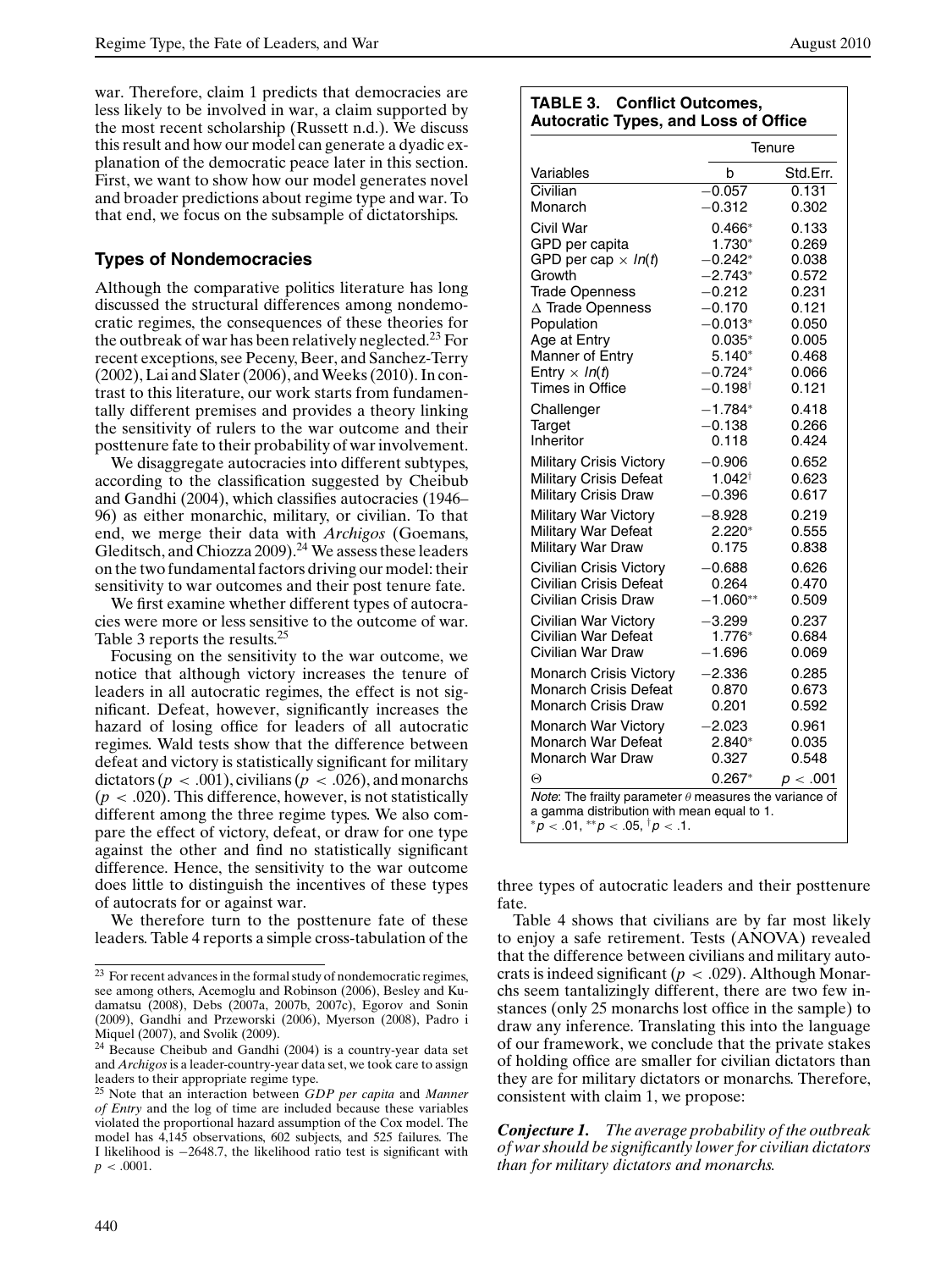| TABLE 4.                        | <b>Fate of 3 Types of Nondemocratic Leaders</b>                |                                  |                               |                               |                                  |
|---------------------------------|----------------------------------------------------------------|----------------------------------|-------------------------------|-------------------------------|----------------------------------|
|                                 | Okay                                                           | Exile                            | Jail                          | Killed                        | Total                            |
| Monarch<br>Military<br>Civilian | 7(28%)<br>108 (49%)<br>151 (58%)                               | 14 (56%)<br>52 (24%)<br>53 (20%) | 1(4%)<br>34 (16%)<br>41 (16%) | 3(12%)<br>26 (12%)<br>16 (6%) | 25(5%)<br>220 (43%)<br>261 (52%) |
| Total<br>$p < .001$ .           | 266 (53%)<br><i>Note:</i> Pearson chi <sup>2</sup> (6) = 23.9. | 119 (24%)                        | 76 (15%)                      | 45 (9%)                       | 506 (100%)                       |

| <b>TABLE 5. Nondemocratic Regime Types</b><br>and Onset of War                                                                                                                                                                                                                                                                                            |                    |          |  |
|-----------------------------------------------------------------------------------------------------------------------------------------------------------------------------------------------------------------------------------------------------------------------------------------------------------------------------------------------------------|--------------------|----------|--|
|                                                                                                                                                                                                                                                                                                                                                           | War                |          |  |
| Variables                                                                                                                                                                                                                                                                                                                                                 | b                  | Std.Err. |  |
| Civilian                                                                                                                                                                                                                                                                                                                                                  | $-0.351^{\dagger}$ | 0.196    |  |
| Monarch                                                                                                                                                                                                                                                                                                                                                   | 0.098              | 0.272    |  |
| Civil War                                                                                                                                                                                                                                                                                                                                                 | $-0.246$           | 0.189    |  |
| GDP per capita                                                                                                                                                                                                                                                                                                                                            | $0.139^{\dagger}$  | 0.081    |  |
| <b>GDP Growth</b>                                                                                                                                                                                                                                                                                                                                         | $-2.181**$         | 0.029    |  |
| <b>Trade Openness</b>                                                                                                                                                                                                                                                                                                                                     | 0.030              | 0.260    |  |
| $\triangle$ Trade Openness                                                                                                                                                                                                                                                                                                                                | $-0.153$           | 0.132    |  |
| Population                                                                                                                                                                                                                                                                                                                                                | $0.249*$           | 0.073    |  |
| Age                                                                                                                                                                                                                                                                                                                                                       | $-0.015^{\dagger}$ | 0.008    |  |
| Times in Office                                                                                                                                                                                                                                                                                                                                           | $-0.423$           | 0.263    |  |
| <b>CINC</b>                                                                                                                                                                                                                                                                                                                                               | $-6.484**$         | 0.146    |  |
| Military Mobilization                                                                                                                                                                                                                                                                                                                                     | $0.520*$           | 0.137    |  |
| Number of Borders                                                                                                                                                                                                                                                                                                                                         | $0.063^{\dagger}$  | 0.033    |  |
| Time since Previous Onset                                                                                                                                                                                                                                                                                                                                 | $-0.551*$          | 0.166    |  |
| Time <sup>2</sup> since Previous Onset                                                                                                                                                                                                                                                                                                                    | $1.051*$           | 0.361    |  |
| Time <sup>3</sup> since Previous Onset                                                                                                                                                                                                                                                                                                                    | $-0.566*$          | 0.208    |  |
| Constant                                                                                                                                                                                                                                                                                                                                                  | $-1.953*$          | 0.372    |  |
| No. Obs.<br>4040<br>Log-likelihood<br>$-144.88$<br>Pseudo $R$ square<br>0.158<br>Wald test (16)<br>160.5<br>p < .001<br>Notes: Coefficients of each regime type must be inter-<br>preted relative to the excluded category, Military Autocrats.<br>Standard errors are clustered on country code.<br>** $p < .01$ , * $p < .05$ , <sup>†</sup> $p < .1$ . |                    |          |  |

We test this prediction in Table 5, where we focus on the outbreak of war which is coded as 1 if a leader launched a challenge or became a target that year and 0 otherwise.

The results from Table 5 show that civilian autocrats are indeed significantly less likely to become involved in war than military autocrats ( $p < .074$ , two-tailed test). Moreover, monarchs are not significantly different from military autocrats nor from civilian autocrats  $(p < .144)$ . These tests provide corroborating evidence for the logic of our model. Moreover, they highlight the importance of considering the posttenure fate of leaders, which the previous literature has ignored.

#### **Democracy vs. Nondemocracy**

Although the study of nondemocratic regime types is in its relative infancy, much more has been said about the differences between dictatorships and democracies. In the discussion of the democratic peace, it remains debated and empirically inconclusive whether democracies are more peaceful overall or just toward other democracies (i.e., whether the democratic peace is monadic or dyadic). For example, some claim evidence of a "cats-and-dogs" effect, where democracy–nondemocracy dyads are more warprone than nondemocracy–nondemocracy dyads (Bennett and Stam 2004; Oneal and Russett 1997). However, more recent research seems to reject the "cats-and-dogs" effect (Bueno de Mesquita and Ray 2004; Russett n.d.; Russett and Oneal 2001) and argue for a possible monadic effect.

As we discussed previously, our model straightforwardly generates an explanation for the monadic democratic peace in that it orders dyads from most to least peaceful: democracy–democracy, democracy– dictatorship, dictatorship–dictatorship. But we note that the logic of the model can also accommodate a dyadic version, whereby the democracy–dictatorship dyad is at least as violent as the dictatorship– dictatorship dyad.

Recall that claim 1 assumes that the costs of war are independently distributed between the two countries. It could be argued, however, that the distribution of the costs is a function of the regime types in the dyad. For example, democrats may reciprocate the nonviolent norm of conflict resolution, which they experience domestically, with their democratic counterparts. They may see the other government as legitimate and find it difficult to justify the use of force. However, democrats may be suspicious of autocrats and may be more willing to use force to settle their disagreements. This is essentially the argument proposed by normative explanations of the democratic peace. As Peceny, Beer, and Sanchez-Terry (2002) and others argue, dictators may treat other dictators more favorably than they treat democrats.

Our setup can easily accommodate such arguments if we allow the distribution of the direct costs of war to be correlated. Then we show that if homogeneous dyads (democracy–democracy and dictatorship– dictatorship) produce the same distribution of costs, the democracy–democracy dyad is necessarily more peaceful than the dictatorship–dictatorship dyad for the reasons laid out in the preceding section. Mixed dyads would be more warprone than homogeneous dictatorship dyads if the leaders of mixed dyads are more likely to have a low cost of war than the leaders of homogeneous dyads (see claim 2 in the Appendix). Such an assumption seems reasonable, as noted previously.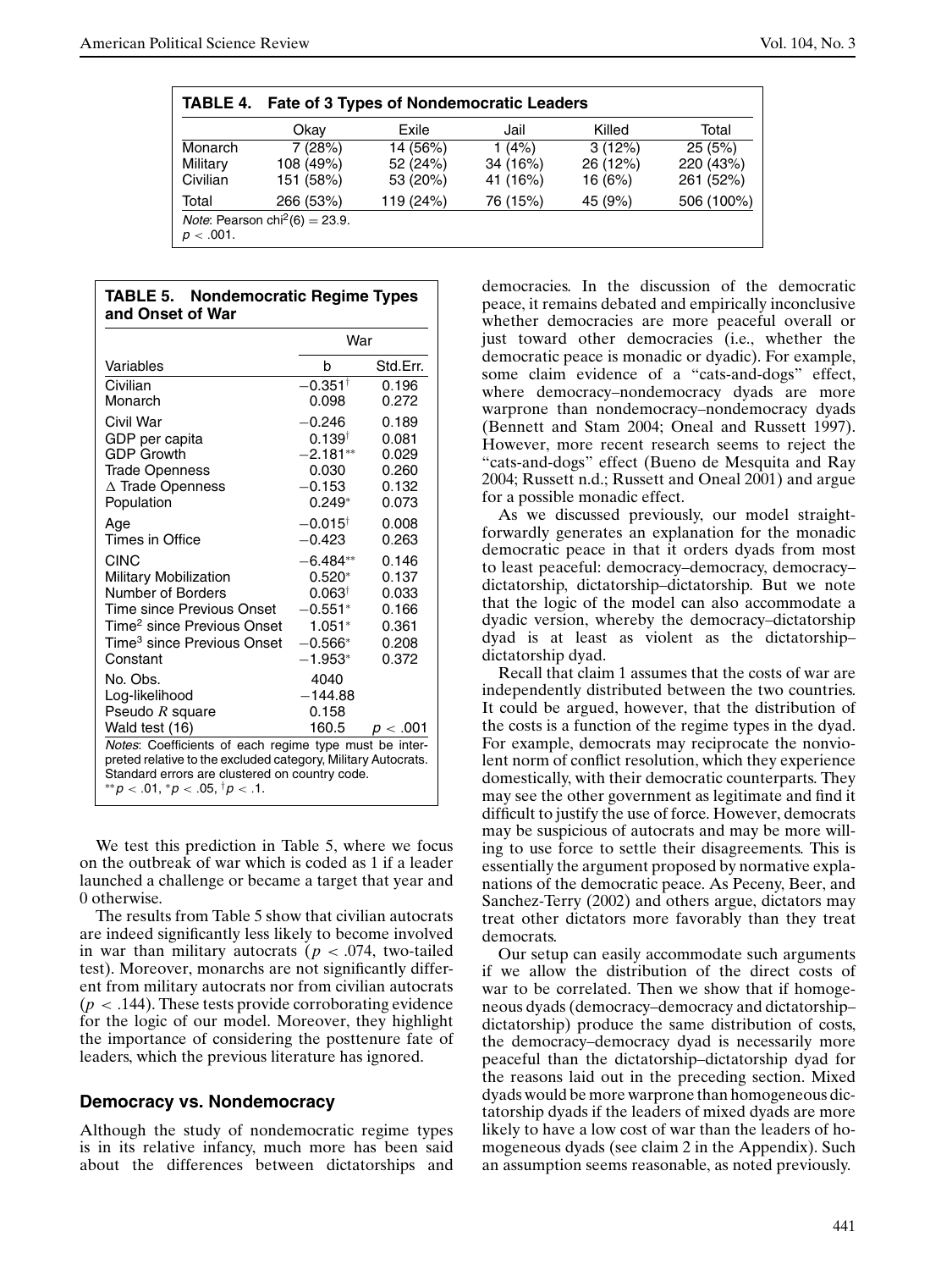Taking a step back, we view it as a strength of our framework that it can accommodate different viewpoints associated with the democratic peace. Nevertheless, we are reluctant to move away from the assumption of our main model (i.e., that the costs of war are independently distributed for the two leaders). We believe that it is difficult to justify, empirically, what should be the appropriate correlation of costs across a broad range of regime types. We also believe that it is important to ground our study, as much as possible, on observable characteristics of regime types to understand the conflict propensity of different regimes.

#### **CONCLUSION**

In this article, we explore the relationship between regime type, the fate of leaders and war. We focus on two hitherto unexplored attributes of regime type, the cost of replacing leaders and the consequences of losing office. Building on these assumptions, we explain the conflict propensity of a broad array of regime types. Although these are novel results, our setup is by no means limited to the study of war, and has broader implications to the study of international relations and comparative politics. Specifically, we argue that the leader's policy choice depends on how that specific policy affects his or her tenure, given his or her regime type. Thus, although democratic leaders may appear overall more accountable than nondemocratic leaders, this may well be the result of an "averaging out" effect of their likelihood to lose office as a result of a broad set of potential policies. In other words, democratic leaders may be more likely to be removed from office for (the failure) of one set of policies, whereas nondemocratic leaders may face a significantly higher probability of losing office as the result of (the failure) of another set of policies. Thus, policy concessions may be more painful for one or the other regime, depending on how that particular policy affects their tenure in office. To give some examples, it remains an open question whether democrats are more sensitive to their record on international trade, environmental policies, or redistributive policies, which would make them more or less willing to make concessions on these dimensions.

We believe, therefore, that a focus on leaders and their incentives holds great promise to explain the different policies and behavior of different regime types, not only in international relations, but also in comparative politics.

### **APPENDIX**

This is a one-shot game with four players, leaders *L*(*i*) and populations  $P(i)$  in countries  $i \in \{A, B\}$ . Leaders divide a pie of size one in the shadow of domestic accountability. *L*(*i*) picks an action  $a_i$  from a set  $A_i$ , producing either war  $(I^w = 1)$ or peace  $(I^w = 0)$ . War is an inefficient alternative to peace, generating a direct cost  $c_j$  to  $j$ . A war is won by country *A* (*B*) with probability  $p(1-p)$ . A country gets the full international pie if it wins a war. Write  $z_i$  for the share of the international pie going to country *i*. *j* gets a direct benefit from his or her country's share of pie, valuing it at rate  $v_i$ 0.26

After the international pie has been allocated, *P*(*i*) decides whether to replace  $L(i)$ . Write  $r_i$  for the replacement decision, where  $r_i = 1$  means that  $P(i)$  replaces  $L(i)$  and  $r_i = 0$  means that it does not. Replacing  $L(i)$  imposes a (domestic) cost  $d(z_i, t(i), I^w)$  to  $P(i)$ , where  $t(i)$  is the regime type of country *i*, and brings a benefit *bi*. For tractability, we impose the functional form in Equation  $(2)$ .  $b_i$  is a preference shock that follows a uniform distribution *U*[0*,* 1], where the bounds 0 and 1 are "sufficiently wide."<sup>27</sup> Write  $\overline{F}$ for the cdf of  $b_i$ . Finally, assume that  $L(i)$  receives a payoff  $O(t(i))$  if he or she is ousted and  $I(t(i))$  if he or she is kept in office, where  $I(t(i)) > O(t(i))$ . Assume that  $t(A)$ and  $\hat{t}(B)$  are independently distributed [i.e., for any  $t'$ ,  $t'' \in T$ ,  $prob(t(B) = t'|t(\tilde{A}) = t'') = prob(t(B) = t')].$ 

### **Timing of the Game**

- 1. Regime types  $(t(A), t(B))$  and direct costs of war  $c_i$  are realized and become public.
- 2. Leaders pick their action  $(a<sub>A</sub>$  and  $a<sub>B</sub>)$ .
- 3. Countries get their share of the international pie  $(z_A \text{ and } z_B)$ *zB*).
- 4. The benefit of supporting the challenger  $b_i$  is realized in each country *i* and becomes public.
- 5. Populations decide whether to replace their leader (picking  $r_A$  and  $r_B$ , respectively).

#### **Payoffs and Solution Concept**

The utility of  $L(i)$ ,  $i \in \{A, B\}$  is given in Equation (4), where  $Pr(z_i, t(i), I^w)$  is the probability that  $L(i)$  remains in office. The utility of  $P(i)$  is

$$
U_{P(i)}(z_i, I^w) = v_{P(i)}z_i - I^w c_{P(i)} + r_i[b_i - d(z_i, t(i), I^w)].
$$

We solve for a subgame-perfect Nash equilibrium. We impose the following restrictions. First, we assume that war obtains if and only if there is no division of the pie  $(z_A, 1 - z_A)$  that both leaders prefer to war. We believe that this is a sensible solution concept that holds for a large array of bargaining protocols. As a result, we do not specify which actions *ai* are taken in equilibrium. Instead, we focus on the outcome of international interaction *I<sup>w</sup>*.

#### **Solution of the Model**

We solve the game by backward induction. Clearly, the population does not replace its leader, or  $r_i = 0$ , if and only if the costs are greater than the benefits:

$$
b_i < d(z_i, t(i), I^w). \tag{7}
$$

Using the uniform distribution *U*[0*,* 1], a leader thus stays in power with probability

$$
Pr(z_i, t(i), I^w) = F(d(z_i, t(i), I^w)) = d(z_i, t(i), I^w)
$$
  
=  $\alpha(t(i)) + \beta(t(i))\delta(z_i, I^w)$ . (8)

<sup>26</sup> We do not impose any restriction on whether the international pie is a public or a private good. For example, we could impose

 $v_{L(i)} + v_{P(i)} = 1$ , interpreting  $v_j$  as the share  $z_i$  going to player *j*. <sup>27</sup> By "sufficiently wide," we mean, loosely, that the probability of removal is strictly between 0 and 1. Clearly, the results hold if the preference shock is distributed uniformly on [*l*, *h*], where  $l \leq 0, h \geq 0$ . However, we choose the current formulation for ease of notation.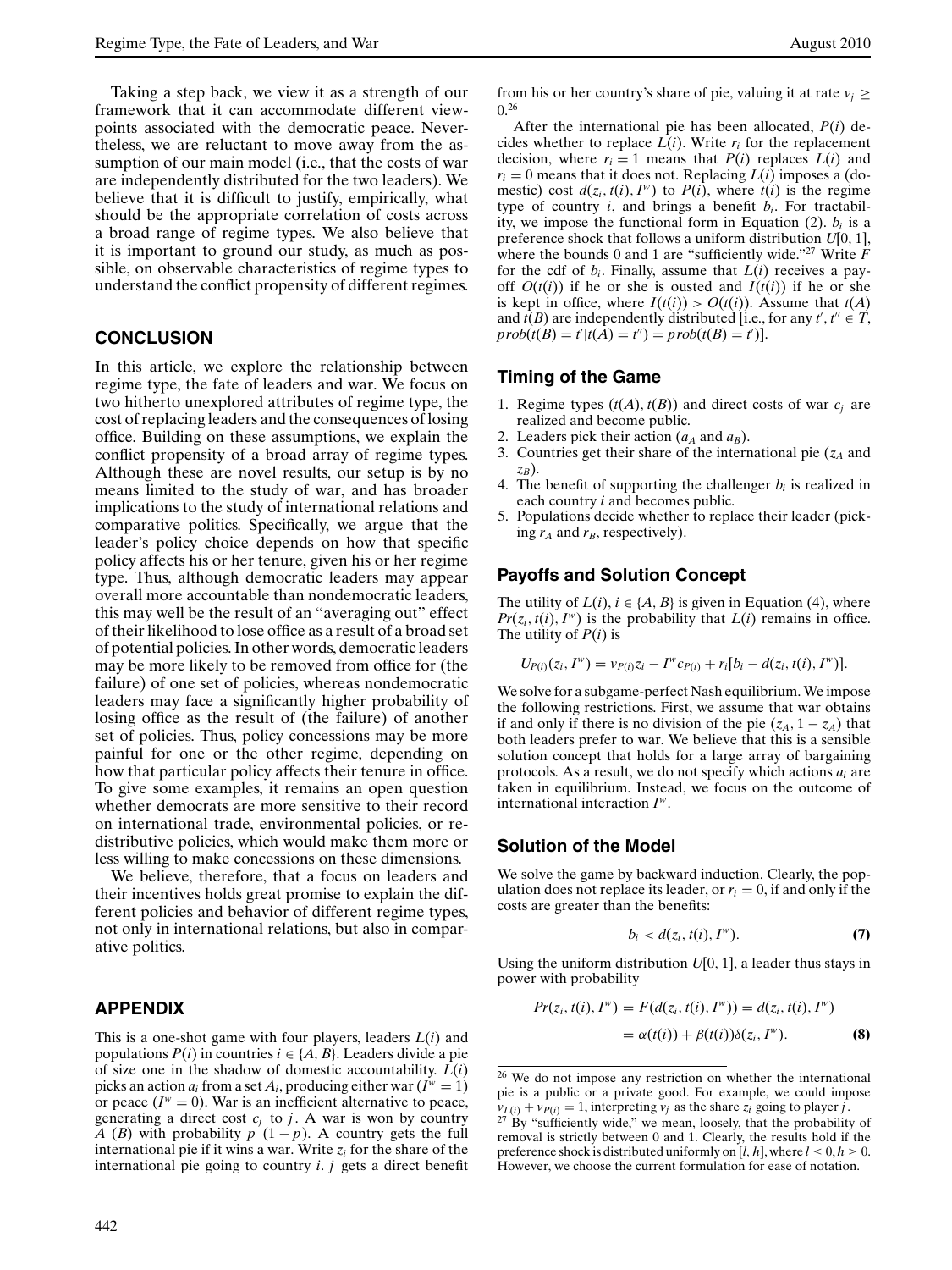For tractability, we assume that the replacement technology,  $d(z_i, t(i), I^w) = \alpha(t(i)) + \beta(t(i))\delta(z_i, I^w)$ , is *symmetric* [i.e., either (*i*) Equations (5) and (6) both hold; or (*ii*) neither Equation (5) nor Equation (6) holds. Then we can show:

*Proposition 1. If neither Equation (5) nor Equation (6) holds, war does not occur. If both Equations (5) and (6) hold, then in equilibrium, for any L*(*i*)*, and everything else being equal,*

- **(a)** *There is a cut-off*  $\underline{c} \in \mathbb{R}^+ \cup \{\infty\}$  *such that war occurs if and only if the leader's direct cost of war*  $(c_{L(i)})$  *is strictly lower than c.*
- **(b)** *Either (i) war happens for any value of the level of the replacement cost function α*(*t*(*i*))*, or (ii) war never happens for any*  $\alpha(t(i))$ *.*
- **(c)** *There is a cut-off*  $\gamma_1 \in \mathbb{R}^+ \cup \{\infty\}$  *such that war happens if and only if the sensitivity of the cost of replacement*  $(\beta(t(i)))$  *is strictly greater than*  $\gamma_1$ *.*
- **(d)** *There is a cut-off*  $\gamma_2 \in \mathbb{R}^+ \cup \{\infty\}$  *such that war happens if and only if the leader's private stakes*  $(I(t(i)) - O(t(i)))$ *are strictly greater than γ*2*.*

*Proof.* Write  $N_i(z_A, c_{L(i)}, t(i))$  for the net benefit of a peaceful bargain where country  $A$  gets  $z_A$ , for the leader of country *i*, given a cost of war  $c_{L(i)}$  and a regime type  $t(i)$ . We have

$$
N_A(z_A, c_{L(A)}, t(A))
$$
  
=  $v_{L(A)}(z_A - p) + c_{L(A)} + \beta(t(A))[I(t(A)) - O(t(A))]$   
 $\times [\delta(z_A, 0) - [p\delta(1, 1) + (1 - p)\delta(0, 1)]]$  (9)

and

$$
N_B(z_A, c_{L(B)}, t(B))
$$
  
=  $-v_{L(B)}(z_A - p) + c_{L(B)} + \beta(t(B))[I(t(B)) - O(t(B))]$   
 $\times [\delta(1 - z_A, 0) - [p\delta(0, 1) + (1 - p)\delta(1, 1)]].$  (10)

By assumption,

$$
I^w = 1 \Leftrightarrow \nexists z'_A \in [0, 1]|N_A(z'_A, c_{L(A)}, t(A))
$$
  
\n
$$
\geq 0, N_B(z'_A, c_{L(B)}, t(B)) \geq 0.
$$
 (11)

Therefore, if neither Equation (5) nor Equation (6) holds,  $I^w = 0$  because  $N_A(p, c_{L(A)}, t(A)) \geq 0, N_B(p, c_{L(B)}, t(B)) \geq 0.$ Now assume that both Equations  $(5)$  and  $(6)$  hold.

 $(a)$  follows from  $\frac{\partial N_i(z_A, c_{L(i)}, t(i))}{\partial c_{L(i)}} > 0.$ 

(*b*) is immediate from Equations (9) and (10).

Let us prove  $(c)$  for  $i = A$  [which is without loss of generality because both Equations (5) and (6) hold].

First assume that  $N_B(0, c_{L(B)}, t(B)) < 0$ . From *∂NB*(*zA*, *c<sub>L</sub>*(*B*)*, t*(*B*)) *z*<sub>*A*</sub>  $\frac{\partial \chi_B(z_A, c_{L(B)}, t(B))}{\partial z_A}$  *z*<sub>*A*</sub>

and  $I^w = 1 \forall \beta(t(A))$ . In other words,  $\gamma_1 = \infty$ . Second, assume that  $N_B(0, c_{L(B)}, t(B)) \ge 0$ . Then there ex-

ists  $\overline{z}_A^B \in [0, 1]$  such that  $N_B(z_A, c_{L(B)}, t(B)) \ge 0 \Leftrightarrow z_A \le \overline{z}_A^B$ . To simplify notation, extend  $\delta(z_A, 0)$  and  $N_A(z_A, c_{L(A)}, t(A))$  to any  $z_A \geq 0$  and define  $z_A^A$  such that

$$
\delta(z_A^A, 0) = p\delta(1, 1) + (1 - p)\delta(0, 1).
$$

Given Equation (5), we have  $p < z_A^A$  and  $N_A(z_A^A, c_{L(A)},$  $t(A)$ ) > 0  $\forall \beta(t(A))$ .

If  $z_A^A \leq \overline{z}_A^B$ , then  $N_B(z_A^A, c_{L(B)}, t(B)) \geq 0$  and  $I^w = 0$  $\forall \beta(t(A))$ . In other words,  $\gamma_1 = 0$ .

If  $z_A^A > \overline{z}_A^B$ , then  $I^w = 0 \Leftrightarrow N_A(\overline{z}_A^B, c_{L(A)}, t(A)) \ge 0$ . Given that  $z_A^A > \overline{z}_A^B$ ,  $\frac{\partial N_A(\overline{z}_A^B, c_{L(A)}, t(A))}{\partial \beta(t(A))} < 0$  and the conclusion follows immediately.

The proof of (*d*) follows the same steps as (*c*).

We will assume that both Equations (5) and (6) hold from now because it is the assumption that does not produce a trivial prediction that peace always prevails. Alternatively, we could assume that either Equation (5) or Equation (6) holds, with some probability, or that neither Equation (5) nor Equation (6) holds, and we would get the same results.

Let  $f_c(c_{L(A)}, c_{L(B)} | t(A), t(B))$  be the joint pdf of the costs of war and  $f_c(c_{L(A)}|t(A))$  and  $f_c(c_{L(B)}|t(B))$  be the marginal pdfs. We assume that the support of each marginal pdf is the set of positive real numbers  $\mathbb{R}^+$ . We impose the following condition:

*Condition 1.* (Costs are Independently Distributed) For *every*  $c_{L(A)}$  ∈  $\mathbb{R}^+$ ,  $c_{L(B)}$  ∈  $\mathbb{R}^+$ ,

$$
f(c_{L(A)}, c_{L(B)} | t(A), t(B)) = f_c(c_{L(A)} | t(A)) f_c(c_{L(B)} | t(B))
$$
  
=  $f_c(c_{L(A)}) f_c(c_{L(B)})$ .

Then we show that claim 1 holds, i.e.,  $I(t') - O(t') < I(t'')$  – *O*(*t''*) or  $\beta$ (*t'*) <  $\beta$ (*t''*) imply that, for any *i*  $\in$  {*A, B*},

$$
prob(Iw = 1 | t(i) = t') < prob(Iw = 1 | t(i) = t'').
$$
 (12)

*Proof.* Let us prove the case  $i = A$  [the case  $i = B$  follows by the same logic because both Equations (5) and (6) hold]. Let us prove the comparative statics for  $\beta(t(A))$  [the comparative statics for  $I(t(A)) - O(t(A))$ , clearly, follow the same logic. The probability that country *A* gets involved in war as a function of its regime type *t* is

$$
prob(Iw = 1 | t(A) = t') = \sum_{t} prob(Iw = 1 | (t(A),
$$

$$
t(B)) = (t', t) prob(t(B) = t).
$$

Write  $c(t(A), t(B), c_{L(B)})$  for the cut-off  $c$  described in proposition 1 (*a*). From proposition 1  $(c),$   $c(t', t(B), c_{L(B)}) \leq c(t'', t(B), c_{L(B)}).$  Now note that  $c(t', t(B), c_{L(B)}) < c(t'', t(B), c_{L(B)})$  for a set of positive measure, i.e., whenever

$$
c_{L(B)} \in [\max\{-N_B(0, 0, t(B)), 0\}, -N_B(p, 0, t(B))).
$$
 (13)

Indeed,  $N_B(p, 0, t(B)) < 0$  given Equation (6). Next,  $N_B(0, 0, t(B)) > N_B(p, 0, t(B))$  because  $\frac{\partial N_B(z_A, 0, t(B))}{\partial z_A} < 0$ . Finally, if Equation (13) holds, then  $\overline{z}_A^B \in [0, p)$  and  $c(t(A))$ ,  $t(B), c_{L(B)} = -N_A(\bar{z}_A^B, 0, t(A)),$  which satisfies  $c(t', t(B)),$  $c_{L(B)}$ ) *< c*(*t''*, *t*(*B*)*, c*<sub>*L*(*B*)</sub>). We then have

$$
prob(I^{w} = 1 | (t(A), t(B)) = (t', t))
$$
  
= 
$$
\int_{0}^{\infty} \int_{0}^{c(t(A), t(B), c_{L(B)})} f(c_{L(A)}, c_{L(B)} | t(A),
$$
  

$$
t(B))dc_{L(A)}dc_{L(B)}
$$
  
= 
$$
\int_{0}^{\infty} \int_{0}^{c(t(A), t(B), c_{L(B)})} f_c(c_{L(A)}) f_c
$$
  

$$
\times (c_{L(B)})dc_{L(A)}dc_{L(B)}
$$
  
= 
$$
\int_{0}^{\infty} f_c(c_{L(B)})F_c(c(t(A), t(B), c_{L(B)}))dc_{L(B)},
$$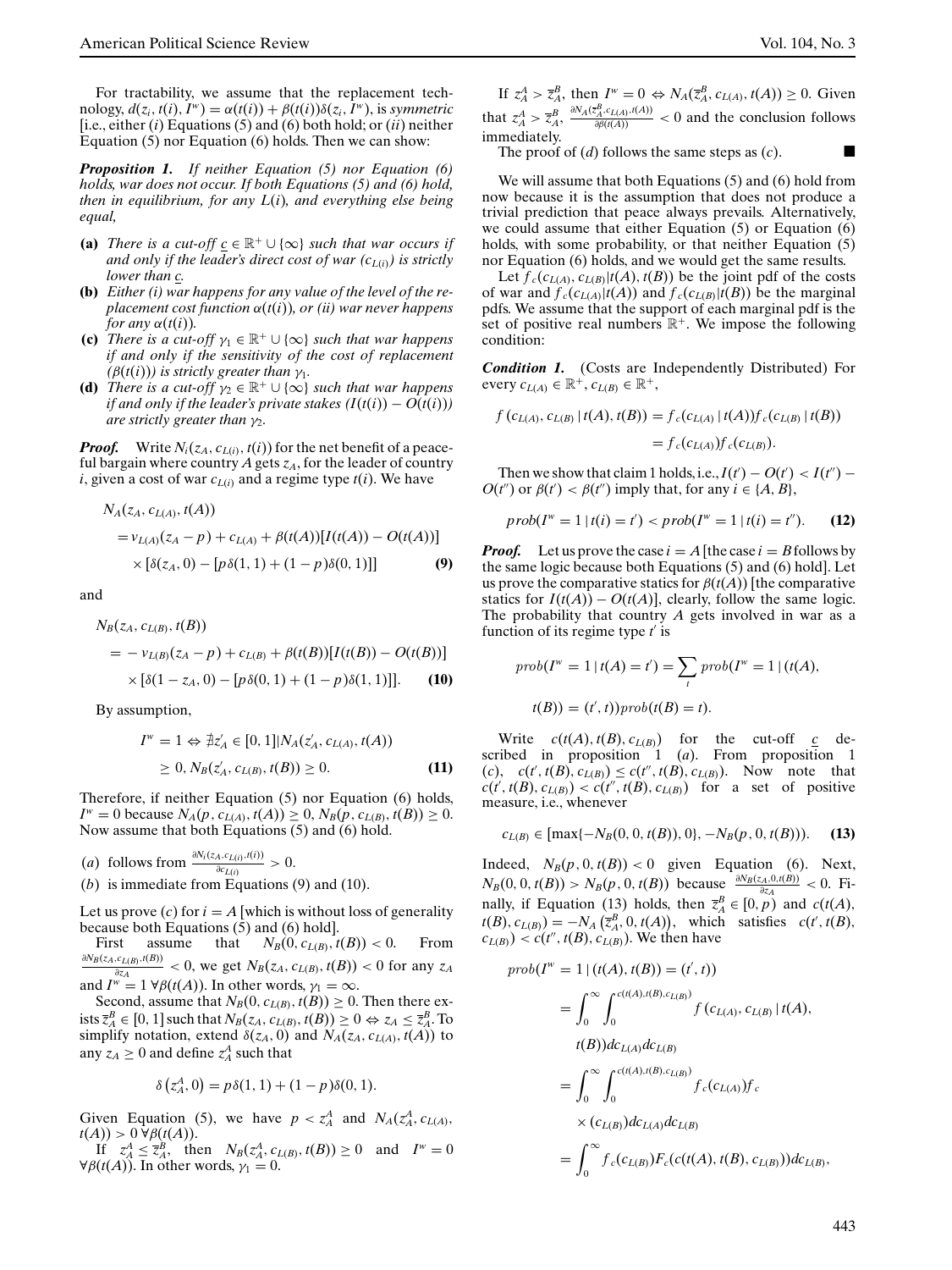where  $F_c$  is the cdf of  $f_c$ . Thus,  $prob(I^w = 1 | (t(A)),$  $t(B) = (t', t)$  *< prob* $(I^w = 1 | (t(A), t(B)) = (t'', t)$  because  $c(t', t(B), c_{L(B)}) \leq c(t'', t(B), c_{L(B)})$ , with the inequality being strict for a set of values  $c_{L(B)}$  of positive measure, and the support of each marginal pdf is  $\mathbb{R}^+$ . Equation (12) then follows immediately.

#### **Democracy and Nondemocracy**

Let the set of regime types  $T = \{D, N\}$ , where *D* stands for democracy and *N* for nondemocracy. Given the previous arguments, we have  $α(N) > α(D)$ ,  $β(N) > β(D)$ ,  $I(N) O(N) > I(D) - O(D)$ . Therefore, assuming Equation (1) (direct costs are independently distributed), claim 1 implies that a democracy has a lower rate of war involvement than a nondemocracy  $(prob(I^w = 1 | t(A) = D) < prob(I^w = D)$  $1 | t(A) = N$ ).

Now assume that costs are correlated between the leaders of country *A*and *B*. For simplicity, we consider the case where  $c_{L(i)}$  belongs to a finite set *C*. Then we show:

*Claim 2. Let*

$$
prob((c_{L(A)}, c_{L(B)}) = (c', c'') | (t(A), t(B)) = (D, D))
$$
  
= 
$$
prob((c_{L(A)}, c_{L(B)})
$$
  
= 
$$
(c', c'') | (t(A), t(B)) = (N, N))
$$

**(14)**

*for any*  $c'$ , $c'' \in C$ . *Then* (*i*)

> $prob(I^w = 1 | (t(A), t(B)) = (D, D))$  $\leq$  *prob*( $I^w = 1$ |( $t(A)$ ,  $t(B)$ ) = (*N*, *N*)).

(*ii*) *There is a set C, a distribution of correlated costs and a distribution of regime types*  $prob(t(i) = t)$  *such that* 

$$
prob(Iw = 1 | (t(A), t(B)) = (D, D))
$$
  

$$
< prob(Iw = 1 | (t(A), t(B)) = (N, N))
$$
  

$$
< prob(Iw = 1 | (t(A), t(B)) = (D, N))
$$
  
**(15)**  

$$
prob(Iw = 1 | t(A) = D) < prob(Iw = 1 | t(A) = N).
$$
 (16)

*Proof.* (*i*) Write  $c(t(A), t(B), c_{L(B)})$  for the cut-off  $c$  described in proposition 1 (*a*). From proposition 1 (*c*),  $(\overline{d})$ , we have

$$
c(D, D, c_{L(B)}) \le c(N, D, c_{L(B)}) \le c(N, N, c_{L(B)}).
$$
 (17)

Therefore,

$$
prob(I^{w} = 1 | (t(A), t(B)) = (D, D))
$$
  
\n
$$
= \sum_{c' \in C} \sum_{c'' < c(D, D, c')} prob((c_{L(A)}, c_{L(B)})
$$
  
\n
$$
= (c', c'') | (t(A), t(B)) = (D, D))
$$
  
\n
$$
= \sum_{c' \in C} \sum_{c'' < c(D, D, c')} prob((c_{L(A)}, c_{L(B)})
$$
  
\n
$$
= (c', c'') | (t(A), t(B)) = (N, N))
$$
  
\n
$$
\leq \sum_{c' \in C} \sum_{c'' < c(N, N, c')} prob((c_{L(A)}, c_{L(B)})
$$
  
\n
$$
= (c', c'') | (t(A), t(B)) = (N, N))
$$
  
\n
$$
= prob(I^{w} = 1 | (t(A), t(B)) = (N, N)),
$$

where the second equality follows from Equation (14) and the inequality follows from Equation (17).

(*ii*) Let  $p = 1/2$ ,  $C = \{c, \overline{c}\}\text{, where}$  $c = \beta(D)(I(D) - O(D))$ 

$$
\times \left[\frac{1}{2}\delta(1,1) + \frac{1}{2}\delta(0,1) - \delta\left(\frac{1}{2},0\right)\right]
$$
 (18)

$$
\overline{c} = \beta(N)(I(N) - O(N))
$$
  
 
$$
\times \left[\frac{1}{2}\delta(1, 1) + \frac{1}{2}\delta(0, 1) - \delta\left(\frac{1}{2}, 0\right)\right]
$$
 (19)

and

$$
prob((c_{L(A)}, c_{L(B)}) = (c', c'')|(t(A), t(B)) = (D, N))
$$
  
\n
$$
\begin{cases}\n0 & \text{if } c' = \overline{c}\n\end{cases}
$$

$$
= \begin{cases} \theta_1 & \text{if } (c', c'') = (c, c) \\ 1 - \theta_1 & \text{if } (c', c'') = (c, \bar{c}) \end{cases}
$$
 (20)

 $prob((c_{L(A)}, c_{L(B)}) = (c', c'')|(t(A), t(B)) = (t, t))$ 

$$
= \begin{cases} 0 & \text{if } c' \neq c'' \\ \theta_2 & \text{if } (c', c'') = (c, c) \\ 1 - \theta_2 & \text{if } (c', c'') = (\overline{c}, \overline{c}) \end{cases}
$$
 (21)

with  $\theta_1 > \theta_2 > 0$ .

Note that  $N_i(1/2, \underline{c}, D) = N_i(1/2, \overline{c}, N) = 0$ . Given  $\frac{\partial N_i(z_i, c_{L(i)}, t(i))}{\partial t} > 0,$  $\frac{\partial}{\partial c} L(i)}$  > 0,  $prob(I^w = 1 | (t(A), t(B)) = (D, D)) = 0;$  $prob(I^w = 1 | (t(A), t(B)) = (N, N)) = \theta_2$ ;  $prob(I^w = 1 | (t(A), t(B)) = \theta_1$ ;  $prob(I^w = 1 | (t(A), t(B)) = \theta_2$ ;  $prob(I^w = 1 | (t(A), t(B)) = \theta_1$ ;  $prob(I^w = 1 | (t(A), t(B)) = \theta_2$ ;  $prob(I^w = 1 | (t(A), t(B)) = \theta_1$ ;  $prob(I^w = 1 | (t(A), t(B)) = \theta_2$ ;  $prob(I^w = 1 | (t(A), t(B)) = \theta_1$ ;  $prob(I^w = 1 | (t(A), t(B)) = \theta_2$ ;  $t(B) = (D, N) = \theta_1$ . (15) follows from  $\theta_1 > \theta_2 > 0$ . To prove Equation (16), note that

$$
prob(I^w = 1 | t(A) = t') = \sum_{t'' \in [D,N]} prob(I^w = 1 | (t(A), t(B)) = (t', t'')) prob(t(B) = t'')
$$

so that

$$
prob(I^w = 1 | t(A) = D) = \theta_1 prob(t(B) = N)
$$

$$
prob(Iw = 1 | t(A) = N) = \theta_1 prob(t(B) = D)
$$

$$
+ \theta_2 prob(t(B) = N)
$$

and

$$
prob(I^w = 1 | t(A) = D) < prob(I^w = 1 | t(A) = N)
$$
\n
$$
\Leftrightarrow \frac{prob(t(B) = N)}{prob(t(B) = D)} < \frac{\theta_1}{\theta_1 - \theta_2}.
$$

#### **REFERENCES**

- Acemoglu, Daron, and James A. Robinson. 2006. *Economic Origins of Dictatorship and Democracy*. New York: Cambridge University Press.
- Babst, Dean V. 1964. "Elective Governments: A Force for Peace." *The Wisconsin Sociologist* 2: 9–14.
- Baliga, Sandeep, David O. Lucca, and Tomas Sjostrom. 2007. "Domestic Political Survival and International Conflict: Is Democracy Good for Peace?" Northwestern University. Mimeo.